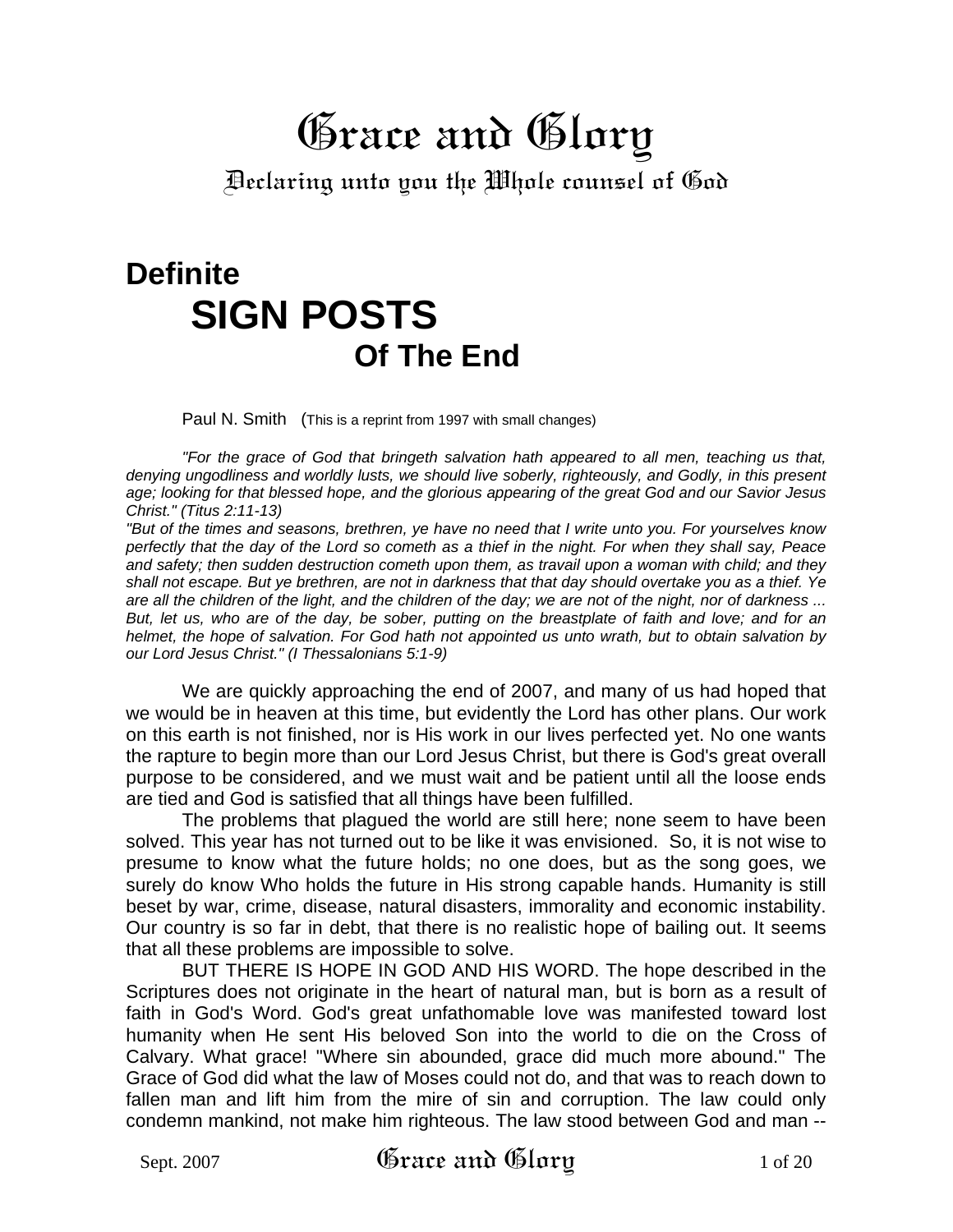a great gulf -- and only the holy, righteous Son of God could bridge that gap, by fulfilling the law in Himself and then redeeming humanity by His death and resurrection. If the law of commandments were still in effect, no one could approach God, nor enjoy the fellowship of Father and Son.

The Grace of God that brought Jesus, appeared for all men. None is excluded. All men have been covered by this provision of redemption. There are no restrictions as to race, education, good works, background, age, sex, or manner of life. This Salvation appeared to all men as a little baby wrapped in swaddling clothes and laid in a manger. The Gift of Life gave up His life on the Cross. His death and resurrection opened Heaven to us, and provided salvation to all who believe.

The Grace of God is a miracle worker. Nothing reaches a cold, hard heart as does the tender, loving

grace of God. A stubborn spirit melts under the warmth of the grace of God. The cold, un-relentless winds of the stern law caused men to wrap their coats of selfrighteousness more tightly around them. But when the sun of God's grace began to shine, off came the human righteousness and man was clothed in Christ's own righteousness, basking in the warmth of His love. There have been many, many miracles performed, but the greatest miracle of all is the change that comes in the heart of man when he is born again. And that is only the beginning of miracles which God performs in our lives until His work in us is completed.

GOD HAS A WORK TO DO IN THIS WORLD. THE IMMEDIATE FUTURE PROMISES SOME IMPORTANT CHANGES. The times and seasons that predict the soon-coming of the Lord are easily seen. It is almost night time for the world, when the real "sorrows" of the tribulation will begin. We have been experiencing the prelude to the Tribulation Period in the wars, earthquakes, pestilence, etc. It is about time for the "Real Thing" to begin. It is an exciting time for the Christian who is watching and waiting for the Lord to return. All the signs of turmoil and chaos give us cause to hope even more for Jesus to return. We have the great assurance of our Lord, who said: "Because thou hast kept the word of my patience, I also will keep thee from the hour of tribulation which shall come upon all the world, to try them that dwell upon the earth." We are not of that night-time period; we are children of the day, children of light.

THE NATIONS WILL SOON BE SAYING, "WE HAVE PEACE AND SAFETY." The push is on for all nations to become a part of the one-world government. Nuclear weapons are to be diffused, governments joining hands in pledging that war will be no more. These little skirmishes around the world will have to be dealt with, but they will dispatch a few forces here and there to insure that peace will be kept. We cannot be deluded into believing that this will actually happen, not for very long, anyway. For just when they declare that peace and safety has been achieved, then sudden destruction will occur. And out of this outbreak of hostilities, a strong man will emerge and will assume total authority over the oneworld empire.

THE GREATEST ATTENTION IS FOCUSED ON THE MIDDLE EAST PEACE PROCESS. It is amazing that such a little country as Israel can be the cause of such tension and terror. There are other conflicts, which have been deadly in the loss of lives and property, but a possible all-out war in the Middle East causes many knees to shake. Why is this? Surely the combined forces of the "big" powers can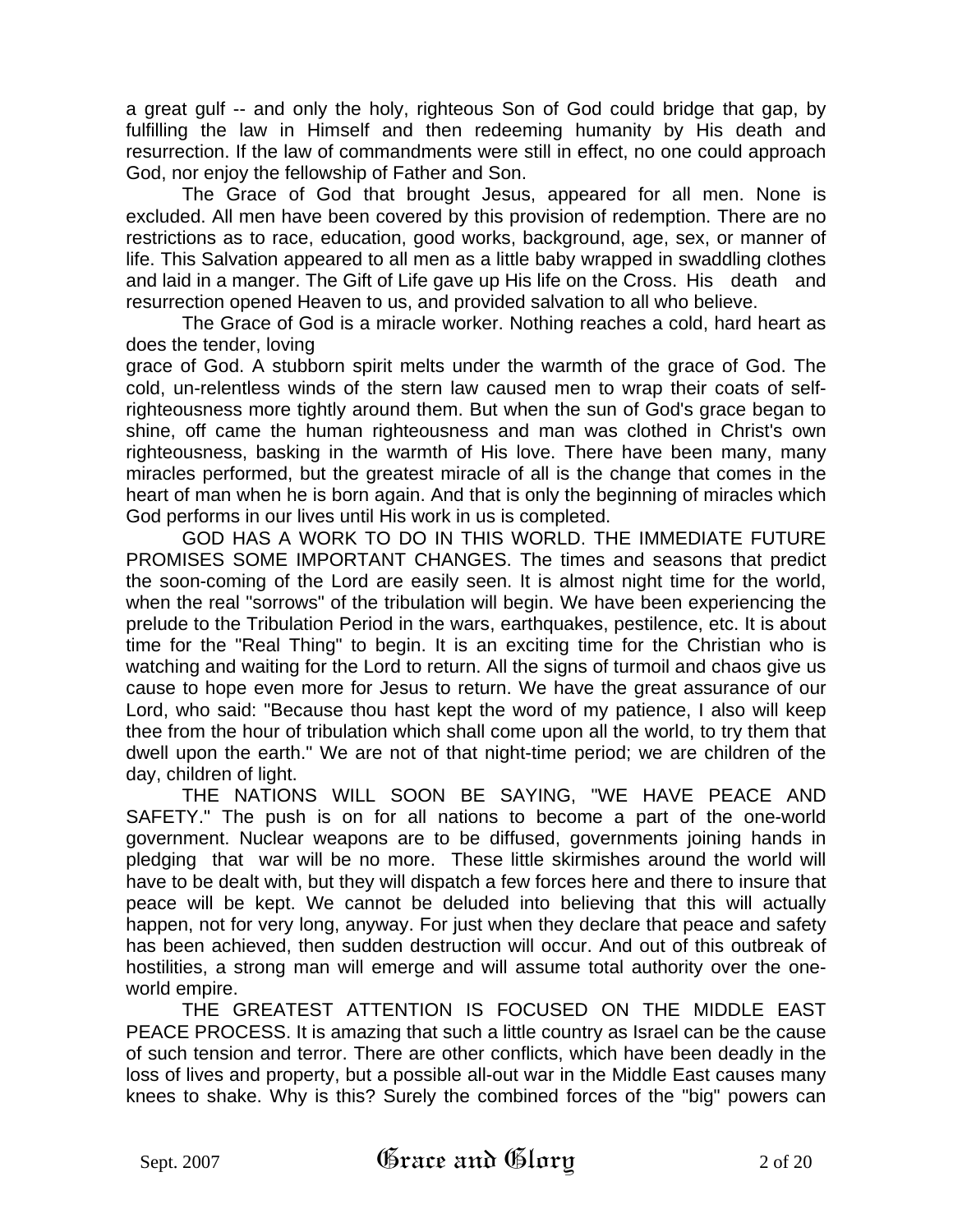keep those small nations in the middle of the earth under control. It can't be just the oil that flows beneath the soil; and it isn't.

God's purposes are dependent upon the people of Israel returning to the God of their fathers and accepting His Son, Jesus Christ as their Messiah. Until this problem is solved, there will be no peace in Israel or -in the entire region. There will be no lasting peace in the world until an agreement is reached in that region. The Middle East is like an upset stomach, or an ulcer, that upsets the whole body. Taking a pill only treats the symptoms, but doesn't cure the trouble. The nations have been dealing out "aspirins" to Israel and the other Arab nations, but they cannot eradicate the centuries-old disease of hate and animosity from these nations. They will need to consult the Great Physician who knows just what treatment and surgery are necessary.

THERE HAVE BEEN NUMEROUS DISTURBANCES BETWEEN JEWS AND MOSLEMS, AND THERE IS NO END IN SIGHT. The terrorist bombing goes on as radical groups continue to reign bombs and terror on the Jewish people. Israel retaliates, and the whole process continues. These are painful, and sometimes deadly attacks, but one of these days it is highly likely that it will get out of hand and a full-scale war will erupt. More tension, amid more talks between the two sides. Nothing is ever settled. Another reason to look forward to a real peace treaty.

AS IF THAT WASN'T ENOUGH, A RIFT HAS DEVELOPED BETWEEN THE RELIGIOUS AND SECULAR JEWS. Someone once suggested that the land be divided so that each group may have its own state. This hasn't gained much enthusiasm, but it points up the widening gap between the orthodox Jew and the reform Jew. The religious camp in Israel is looking for their Messiah and are actively preparing for His appearance. Of course, they do not believe that Jesus was their Messiah, but they hold to the fact that they are God's chosen people and that they have prior right to the land of Israel. These people will no doubt be among those who will be converted during the first part of the Tribulation and become the remnant who will be waiting for Christ when He is revealed from Heaven as King of kings and Lord of lords.

GOD'S CLOCK MAY BE TICKING EVER SO SLOWLY, BUT IT IS STEADILY MOVING TOWARD THE DAY OF THE LORD. We do not know the day nor the hour of His appearing, even as those in the beginning of this age when He was born. They were not disappointed and neither will we be, as we daily walk in

His presence. One day, we will see Him face to face, even as Simeon gazed upon the face of the baby Jesus. We cannot hold Him in our arms as he did; instead He holds us. We believe that He will come in our day; perhaps not today, but one of these mornings when we open our eyes, the Holy Spirit will whisper, "You can expect Him today." It is impossible to describe what joy will fill our hearts when we meet our Savior! We have not experienced such a meeting yet, but we know it will be "awesome"!

### \*\*\*\*\*\*\*\*\*\*\*\*\*\*\*\*\*\*\* **GOD'S DESIRE**

The universe belongs to Him; He made it with His hand – Worlds, galaxies to man unknown And every grain of sand.

## Sept. 2007 **Grace and Glory**  $3$  of 20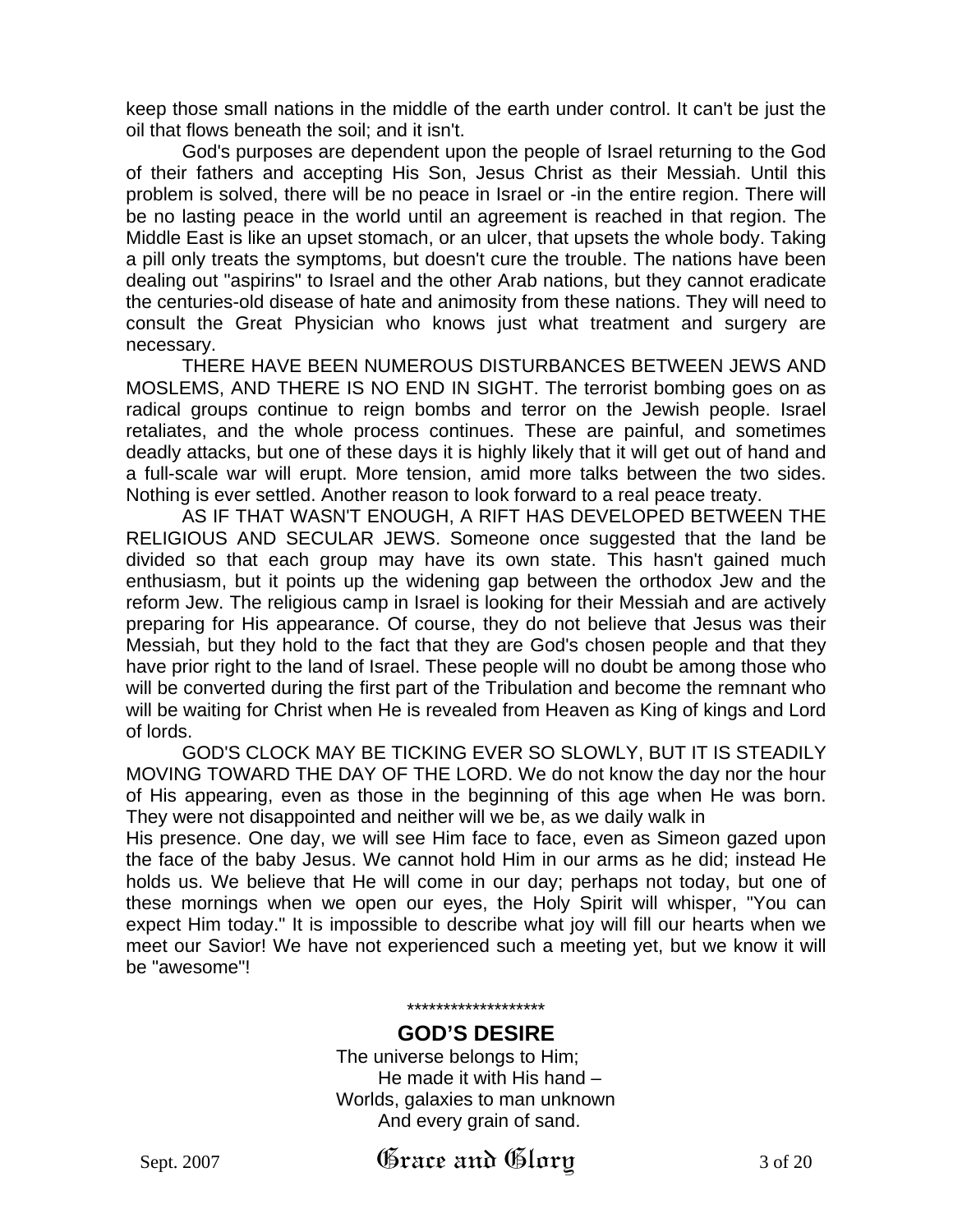Contain Him? All of space would fail! In heaven, He dwells apart – Yet passionately, He pleads to be Locked in a human heart.

### **ARTIFICIAL PREACHERS**

A. W. Tozer

When I was a young lad and first beginning to observe the human scene, one thing that struck me forcibly was the artificiality of preachers. The world they inhabited was, it seemed to me, always once removed from reality.

They were men, obviously, but they lacked completely the candor and downrightness I knew so well in other men. The bold, man-to-man approach was missing. They seemed to be afraid of something, though I could not tell what, for certainly the tame, patient, almost indifferent persons who listened to them were harmless enough.

No one paid much attention to what they said anyway. I am sure that if one of them had slyly interspersed into his sermon stray bits of the Gettysburg Address repeated backwards, few of those present would have noticed or cared. Yet they spoke so gingerly and apologetically that one got the impression they would rather remain silent forever than to offend anyone!

After listening to some of them now and again, I knew the meaning of the French saying (though I did not hear it till many years later), "There are three sexes: men, women, and preachers."

Now I am all for preachers, and I do not expect them to be perfect, but I am all for downrightness too. I think it highly improbable that anyone who speaks cautiously can speak effectively. It is true that the Church has suffered from pugnacious men who would rather fight than pray, but she has suffered more from timid preachers who would rather be nice than be right. The latter have done more harm, if for no other reason than that there are so many more of them.

Every man who stands to proclaim the Word should speak with something of the bold authority of the Word itself. The Bible is the Book of supreme love, but it is at the same time altogether frank. Its writers are never rude or unkind, but they are invariably honest and entirely sincere. A great sense of urgency is upon them.

To escape the snare of artificiality, it is necessary that a man enjoy a satisfying personal experience with God. He must be totally committed to Christ and deeply anointed with the Holy Spirit. Further, he must be delivered from the fear of man. The focus of his attention must be God and not men.

He must let everything dear to him ride out on each sermon. He must so preach as to jeopardize his future, his ministry, even his life itself. He must make God responsible for the consequences and speak as one who will not have long to speak before he is called to judgment. Then the people will know they are hearing a voice instead of a mere echo. (Reprint)

\*\*\*\*\*\*\*\*\*\*\*\*\*\*\*\*\*\*\*\*\*\*\*\*\*\*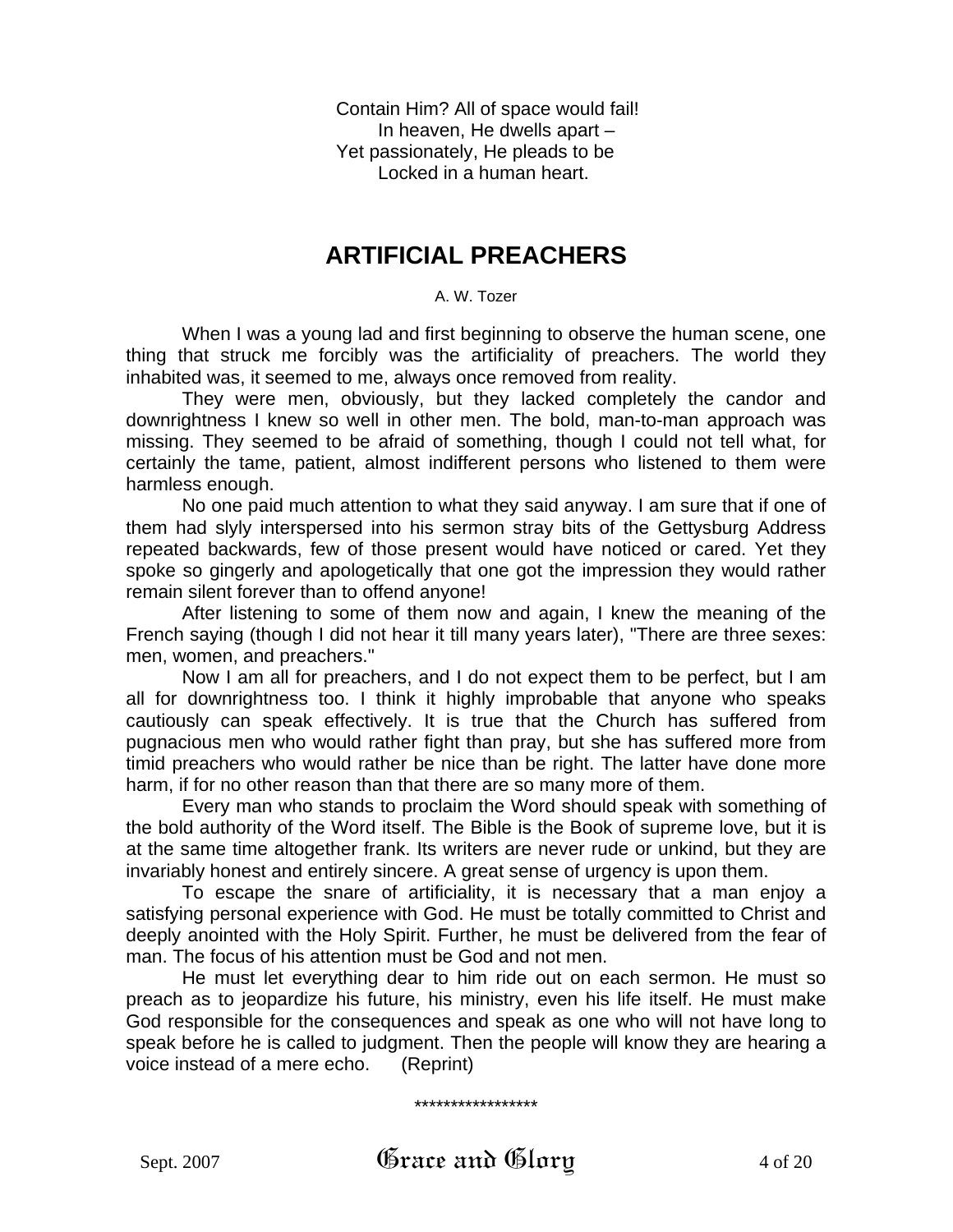### **HOW LONG SHALL I GIVE?**

*"Go break to the needy sweet charity's bread, For giving is living, " the angel said. "And must I be giving again and again?" My peevish and pitiless answer ran. "Oh no," said the angel, piercing me through, "Just give till the Master stops giving to you. " --Author unknown* 

\*\*\*\*\*\*\*\*\*\*\*\*\*

SAD IS THE DAY for any man when he becomes absolutely satisfied with the life he is living, the thoughts that he is thinking, and the deeds that he is doing; when there ceases to be forever beating at the doors of his soul a desire to do something larger which he feels and knows he was meant and intended to do.

### **WISHING YOU A DAY FILLED** *WITH PRAISE*

A lthough things are not perfect B ecause of trial or pain, C ontinue in thanksgiving, D o not begin to blame. E ven when the times are hard, F ierce winds are bound to blow, G od is forever able, H old on to what you know. I magine life without His love J oy would cease to be; K eep thanking Him for all the things His L ove imparts to thee --. M ove out of "Camp Complaining." N o weapon that is known O n earth can yield the power P raise can do alone. Q uit looking at the future R edeem the time at hand. S tart every day with worship, T o thank is a command U ntil we see Him coming V ictorious in the sky. W e'll run the race with gratitude, X alting God, Most High. Y es, there'll be good times and some will be bad, but Z ion waits in glory, where none are ever sad! -- Sent in

\*\*\*\*\*\*\*\*\*\*\*\*\*\*\*\*\*\*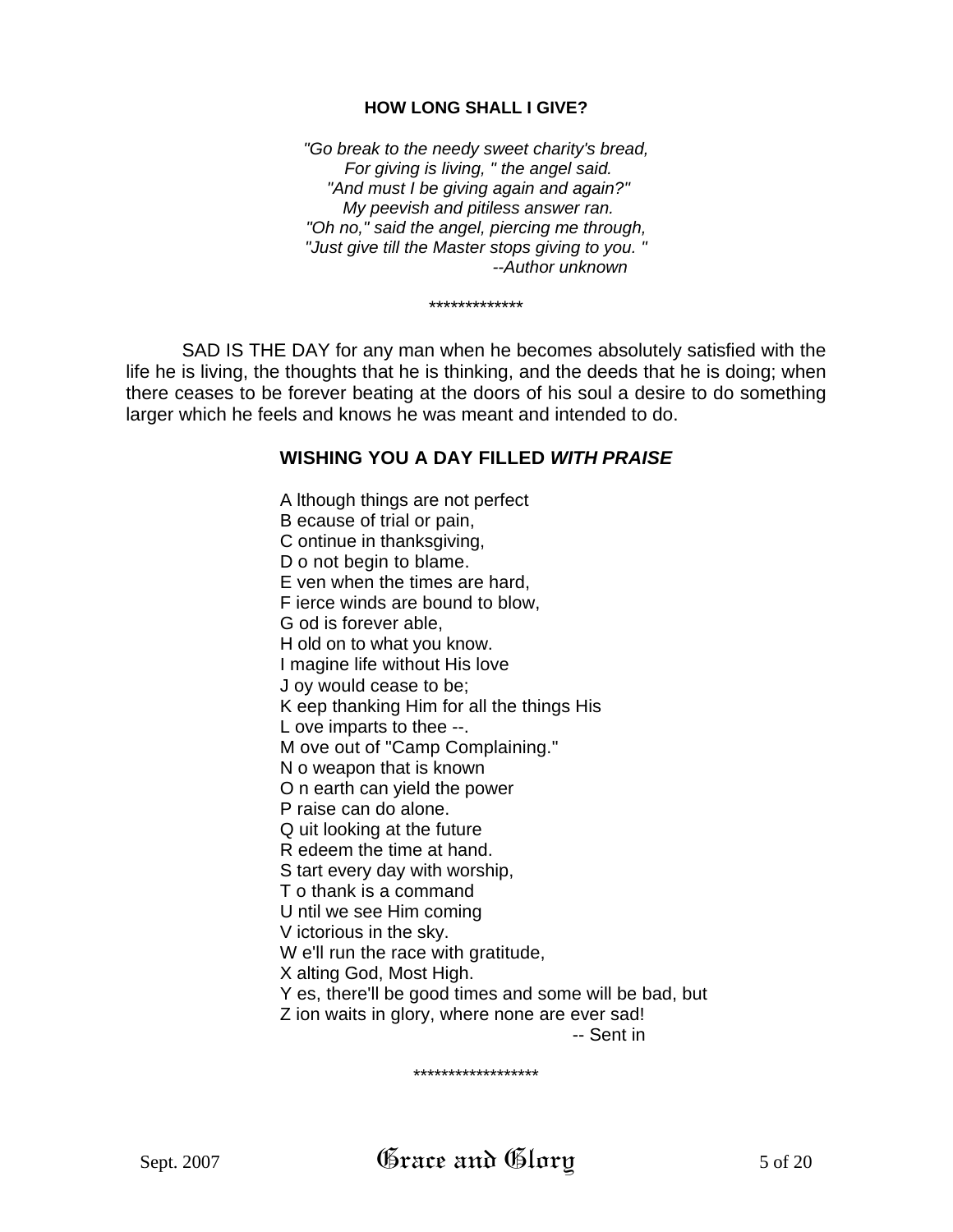I am too blessed to be stressed! Too anointed to be

disappointed!

The shortest distance between a problem and a solution is the distance between your knees and the floor.

\* The one who kneels to the Lord can stand up and face anything

### **Saved To the Uttermost**

#### Gene Hawkins

*"But this man, because he continueth ever, hath an unchangeable priesthood. Wherefore he is able also to save them to the uttermost that come unto God by him, seeing he ever liveth to make intercession for them." Heb. 7:24,25.* 

What is the meaning of being saved to the uttermost as quoted in the verse above? We would first contrast "uttermost" salvation with the "common" salvation as related by Jude, V. 3. We often call this initial salvation and it means that the moment a person believes, his eternal destiny has been sealed. The repentant thief who hung on a cross beside that of Jesus experienced this salvation as he heard the words, "today shalt thou be with me in paradise."

Both these references to salvation are brought together in the words of John the Baptist. "and of his fullness have all we received, and grace for (upon, one after the other) grace." John 1:16 We learn here that men do not receive all the fullness of Christ the moment they believe. We just receive "of" his fullness and then the rest of our lives are to be built upon one grace after another.

Likewise Jesus expressed this same truth in John 10:10 as He said : "I am come that they might have life, and have it more abundantly." Eternal "life" is freely imparted to every believer the moment he accepts Christ as experienced by the repentant thief, but abundant life conveys the same experience as being saved to the uttermost.

The word "save" in the above text means to "deliver, protect, heal, preserve or make whole." Salvation, God's deliverance because of redemption, is always two fold, namely out of and into.

When God delivered Israel from the bondage of the Egyptian taskmasters, His promise was not just that I will bring you out from under their dominance, but that I will deliver you "unto a land flowing with milk and honey." Exodus 3:8. Many today also experience being delivered out from under the severe bondage of drugs, alcohol, and a host of other vices of the flesh, but they like Israel, never go on to experience the uttermost provisions of salvation found in the land of promise. Unbelief keeps them wandering in the wilderness.

Lot was another who knew the euphoria of being miraculously delivered from Sodom, but he too refused God's offer of uttermost salvation. God's choice was for him to "go to the mountain" an expression of life above all the trappings of this world, living in it but not of it. Esau also describes Christians of today who have an invaluable birthright by virtue of the new birth. This man had the golden key to possessing all the choicest blessings of God and he sold it for a mere bowl of pottage. How many Christians today have that same birthright but are willing to relinquish it for a mere moment of instant gratification? They will not lose the eternal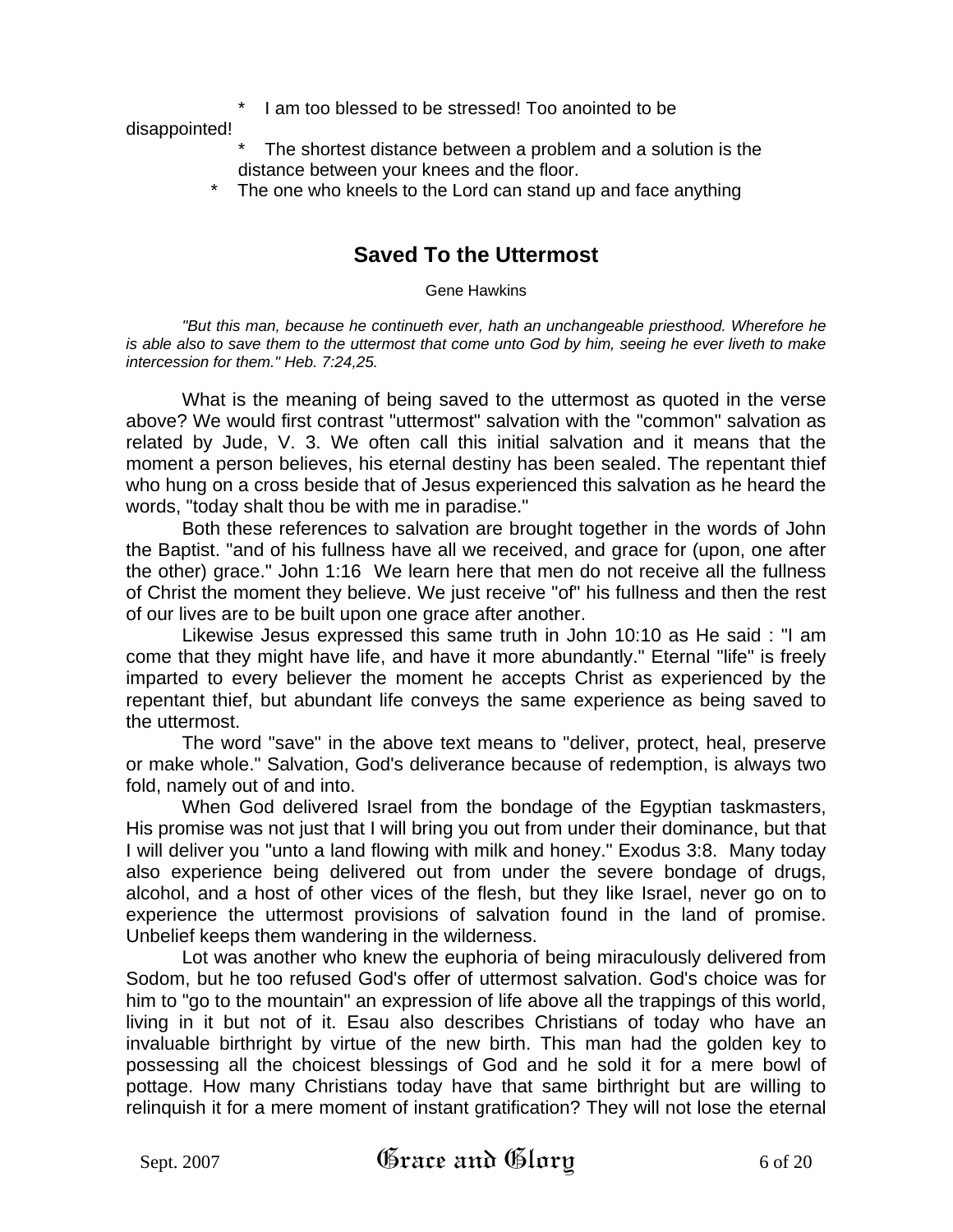life provided in the common salvation, but they will lose the inheritance which could have been bestowed had they experienced uttermost salvation.

This same truth is seen in John 6 after Jesus gave His marvelous discourse on the fact that He was and is the true bread from heaven. Many were offended because He said "Except ye eat the flesh of the Son of man, and drink his blood, ye have no life in you." V. 53 We read later "From that time many of his disciples went back, and walked no more with him." V. 66. Many interpret these words to mean that these disciples were no longer saved but that is not what is said. Scripture tells us exactly what happened: "they walked no more with him", meaning that they were no longer in fellowship with Him and did not hear the wonders of His Word as they had before. "Can two walk together (in fellowship) except they be agreed? Amos 3:3 So today, if men refuse to hear the depths of this uttermost salvation, they can in no wise lay hold of the inheritance it promises.

The word uttermost in the our opening text is defined as "full ended, entire, complete", and is expressed in various ways. II Cor. 9:8 declares that "...God is able to make all grace abound toward you that ye, always having all sufficiency in all things, may abound to do every good work:...." Note the uttermost of the entirety couched in this verse. Heb. 13:20,21 gives forth the same glorious message as we read "Now the God of peace Make you perfect in every good work to do his will, working in you that which is wellpleasing in his sight, through Jesus Christ; to whom be glory for ever and ever. Amen. Colossians 2:10 describes it thus: "And ye are complete in him, which is the head of all principality and power:" while Hebrews 5:14 proclaims " strong meat belongeth to them that are of full age, even those who by reason of use have their senses exercised to discern both good and evil."

There are a great many verses in scripture that portray the glorious fullness of redemption but this truth is beautifully summed up in Eph. 3:19 as Paul tells us of the completeness found in divine love. " And (even) to know the love of Christ, which passeth knowledge, that ye might be filled with all the fulness of God." The path to uttermost salvation, the fullness of God, is found through the experience of love, but there is a definite and sometimes rather arduous path to obtaining it. Verse 17 declares plainly that love comes only through Christ. "That Christ may dwell in your hearts by faith; that ye, being rooted and grounded in love, May be able to comprehend with all saints what is the breadth, and length, and depth, and height;....". Verse 18 outlines such love as a giant cube and each side of that cube presents a different facet of love that we must learn by experience. The "breadth" of love is a reference to true prosperity. David said, "He brought me forth also into a large place: (breadth, large place) he delivered me, because he delighted in me. II Sam. 22:20. This side of love is glorious and we, as David, delight greatly in such provisions, both natural and spiritual. But love has an opposite experience.

The word "length" comes from a word that refers to both time and distance and describes both the duration of a certain difficulty as well as the intensity of it, which often brings us to "length" or end of our own resources. It is such an experience wherein we discover the power of love which goes even beyond measure.

The depth of love is like unto it, for it presents a description of the valley experience through which all of us must pass. We do not enjoy going through the "valley of the shadow of death", but such is the place wherein we learn the depth of divine love.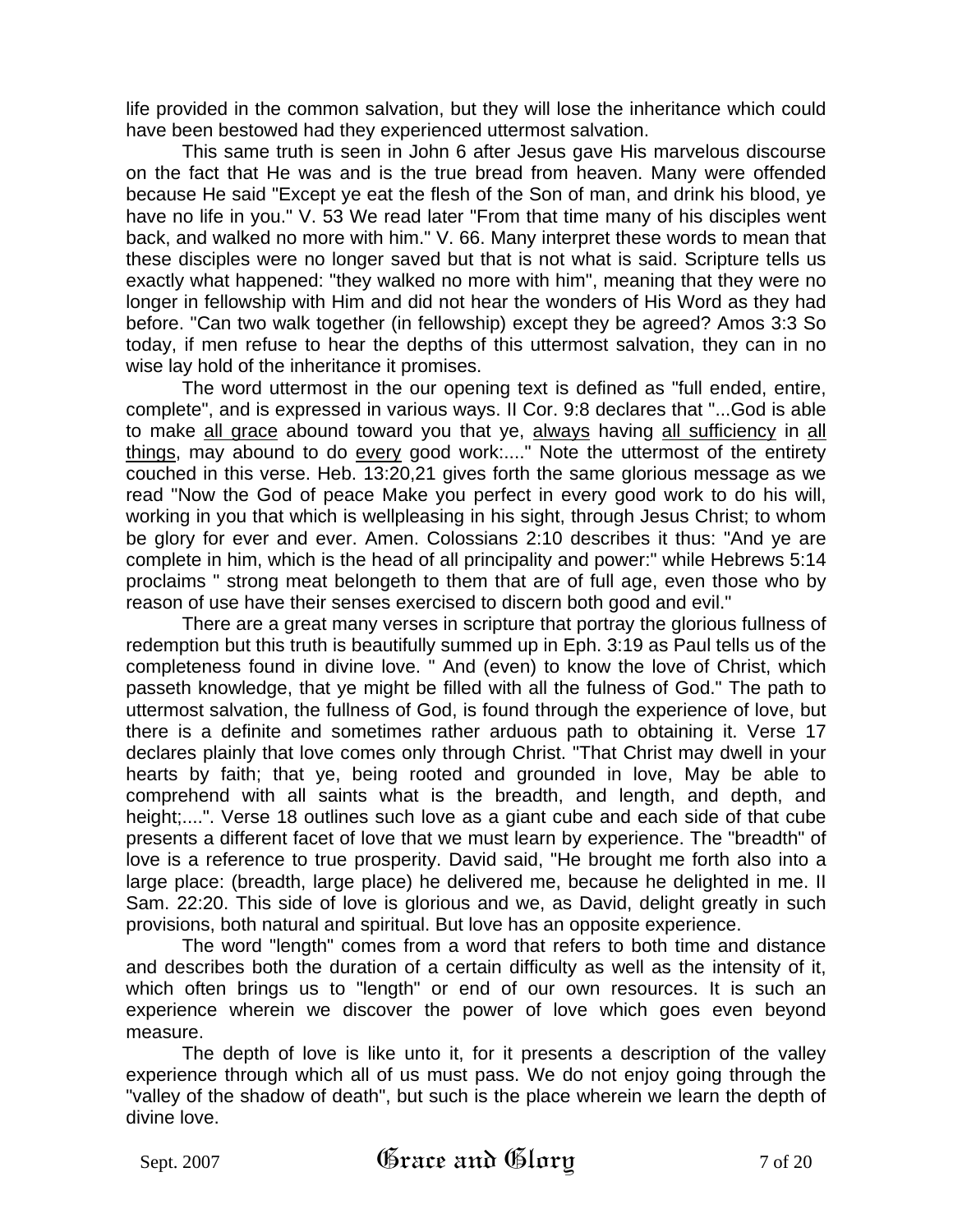Finally we see here the height of love, which in direct contrast to the valley, tells us of the euphoria enjoyed on the mountain top. This is where we love to be and where some believe we must dwell continually, else there is no victory.

However, without ALL these other expressions of love, there is no way we will ever be able to know the love which passes knowledge and be filled with ALL the fullness of God.

Chapter 4:15 of this book likewise defines uttermost salvation. "But speaking the truth in love, may grow up into him in all things, which is the head, even Christ:...". Some have looked upon this verse as meaning that if the preacher does not speak in love, his audience need not heed what he says. That however is not the truth. We are responsible for God's Word no matter from whence or from whom we hear it. The burden of this verse is that the "speaker" who speaks in love will grow "up into Him in all things." It is incumbent on every Christian to speak truth in his own life, and this goes far beyond lip service. Our actions must loudly proclaim the Truth of Jesus and when we do, it is we who shall experience full growth in "all things," even salvation to the uttermost.

Hebrews 7:25 declares the basis for this great salvation. "Wherefore he is able also to save them to the uttermost that come unto God by him, seeing he ever liveth to make intercession for them." The Eternal Priest makes this fullness of salvation possible directly because of His intercession in our behalf. Peter had a rather heart rending experience that depicts this glorious truth. This very demonstrative and sometimes impetuous fisherman had boldly declared that though everyone else should forsake Jesus in His hour of need, surely he would not. Jesus then informed him " Simon, Simon, behold, Satan hath desired to have you, that he may sift you as wheat:...." Peter was about to experience the depths of his own weakness and Satan would be the tool God would use. However, Peter is not alone, for Jesus further stated, "But I have prayed for thee, that thy faith fail not: and when thou art converted, strengthen thy brethren." Luke 22:31,32. Jesus prophesied in Mark 14:30: ".... this night, before the cock crow twice, thou shalt deny me thrice." This prophecy was fulfilled and we might wonder after the cock crowed once, why did not Peter get the "signal" and stop his downward trek. It makes us wonder how many times we too may "run through the stop signs" in front of us. Some might think because Peter did ultimately deny Jesus as He had predicted, that the intercession of the Master was not effective. However such is not the case for we read that Peter went out and wept bitterly after that failure. This is only the beginning of the path to uttermost salvation. After His resurrection, Jesus said to Peter; "feed my sheep". This guilt ridden disciple gave no indication of affirmation to that request at the time, but after the Day of Pentecost, when Peter was filled with the Holy Ghost, He did indeed strengthen his brethren and became a tremendous publisher of the message, being willing to suffer many atrocities for it. Surely Jesus intercession was effectual, and Peter's faith did not fail.

Likewise, this same intercession will be most effective in our lives today because of His work on the cross, and we would note that such intercession is not simply to get us beyond or through a certain crisis, but rather that we might be "saved to the uttermost."

"For we know that all things work together for good to those who love God, to those who are the called according to His purpose." Rom. 8:28 This is a glorious verse on which many have depended over the years, especially in time of crisis.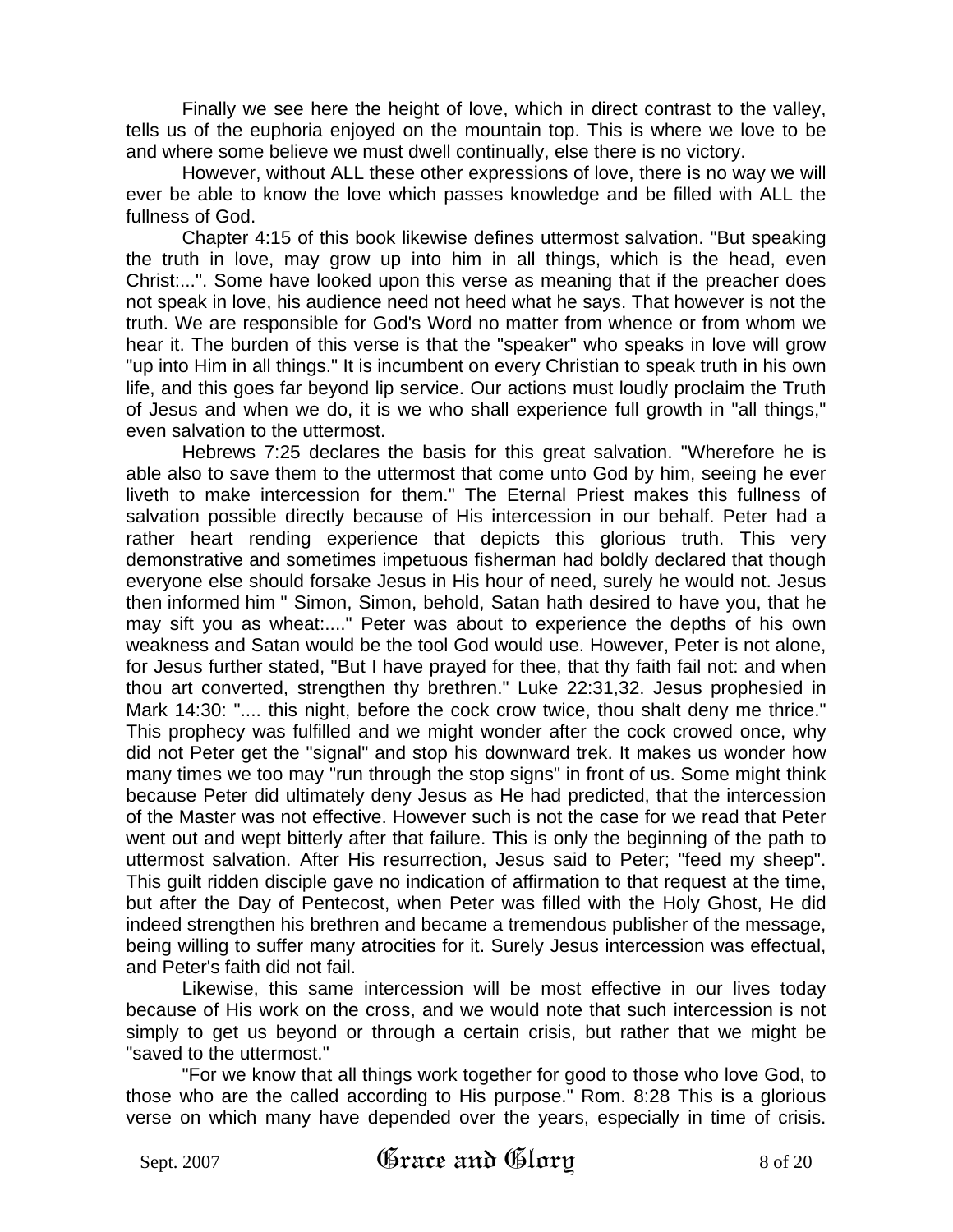However, there is a reason as to why it is so very true. Verses 26,27 tell us that The Holy Ghost is working in harmony with God to produce the desired results. "Likewise the Spirit also helpeth our infirmities: for we know not what we should pray for as we ought: but the Spirit itself maketh intercession for us with groanings which cannot be uttered. And he that searcheth the hearts knoweth what is the mind of the Spirit, because he maketh intercession for the saints according to the will of God." Then follows verse 28 with "all things work together for good...." All things do indeed combine for our good, directly because of such intercession. Whereas we would pray out of our own human emotion, not knowing what "to pray for as we ought," the Spirit intercedes for us according to the will of God. He knows what is the will of God and therefore His prayer makes all things work for our good. Not only so, but we read in verse 34 that Jesus Himself makes intercession for us, and that once again, because of His work of redemption. "Who is he that condemneth? It is Christ that died, yea rather, that is risen again, who is even at the right hand of God, who also maketh intercession for us."

Finally, Jude addresses this subject of uttermost salvation. "Now unto him that is able to keep you from falling, and to present you faultless before the presence of his glory with exceeding joy, To the only wise God our Saviour, be glory and majesty, dominion and power, both now and ever. Amen." V. 24,25. Only God can produce this uttermost salvation, and thus only God will receive the fullness of glory for it.

> *MY BELOVED LORD Down in the valley, among the sweet lilies, Walks my Beloved - His footprints I see; Haste I to follow Thee, Savior and Lover, How the winds whisper Thy dear Name to me.*

*Know'st Thou / seek Thee, oh, haste to discover, Where is the place of Thy fragrant retreat? Where thou dost rest with Thy flocks at the noontide, Sheltered near fountains, unsearched by the heat.* 

*Now I approach Thee, 0 fairest Redeemer, Lured by Thy beauty to dwell in Thy love; Hide not Thy face from the heart that adores Thee; Hast Thou not sought me, and called me Thy dove?* 

*Gentler Thy voice than the whispers of angels; Brighter Thy smile than the sun in the sky; Gather me tenderley, close to Thy bosom; Filled with Thy loveliness I'll never die."*  - *Mary W. Bodie*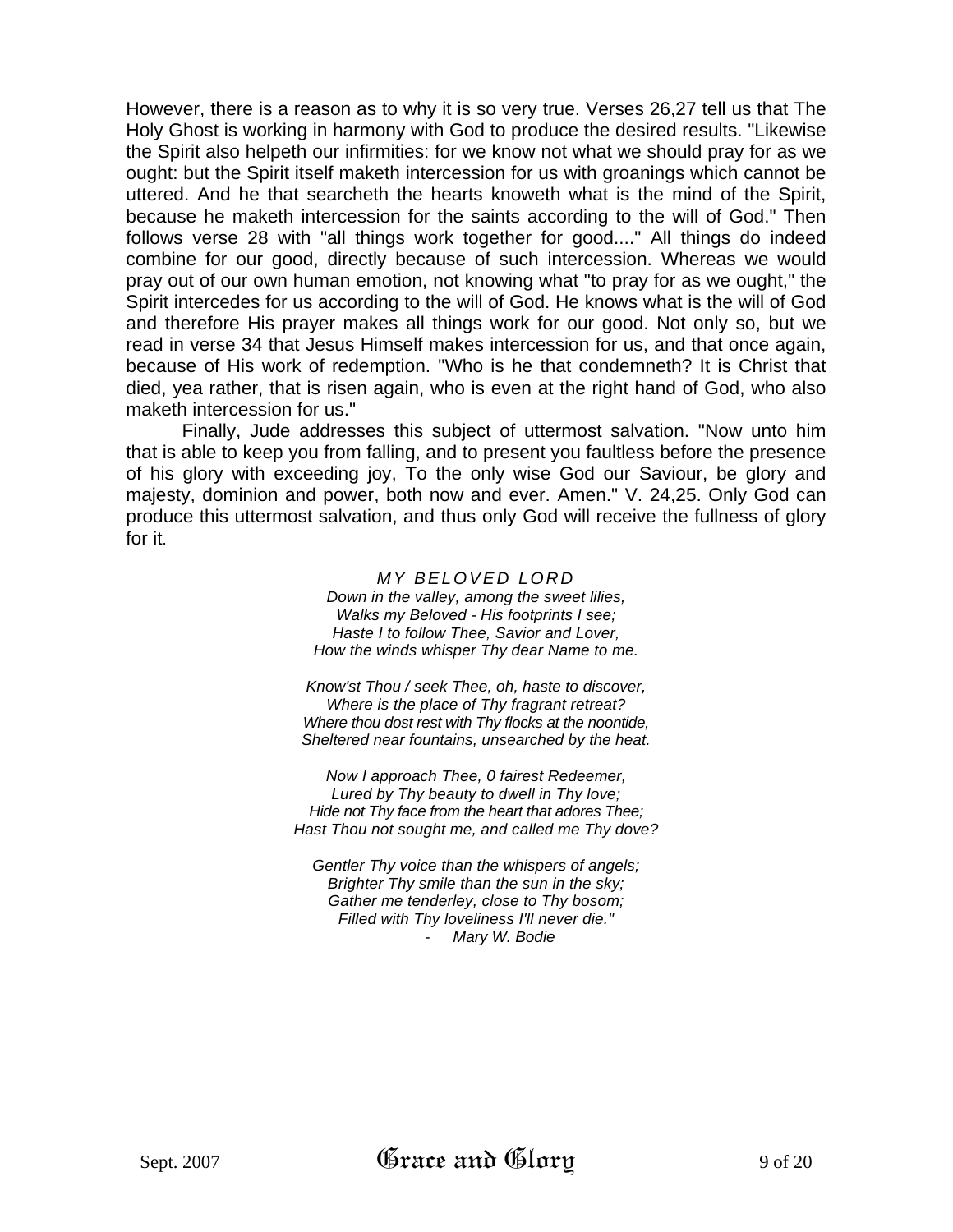### *EDITOR'S REFLECTIONS:*

*"Then he said unto them, Go your way, eat the fat, and drink the sweet, and send portions unto them for whom nothing is prepared: for this day is holy unto our Lord; neither be ye sorry, for the joy of the Lord is your strength." (Nehemiah 8:10)* 

-Reprint-

How many times have you heard the phrase, "Have a Great Day" lately? Quite a few, I know. We hope we all have a good day, year, but if we don't, that won't necessarily destroy the joy of the Lord that we have in our hearts. Happiness comes as a result of what happens to us. If we awaken in the morning, rested and refreshed, looking forward to the tasks of the day, we can safely say we feel happy. If our mate looks at us with loving eyes, we are happy. If the dog doesn't maul and bite us, and the traffic is light and courteous; we are happy. If the boss greets us at the door with a bright warm smile and remarks, "Smith, I'm really pleased with the job you're doing; I'm giving you a raise", then we are happy!

But, reverse all the above, will we feel happy? No. I'm sure we won't. So, we don't want to depend on good things to make us feel happy, because we all know that 99 days out of a hundred will not be as smooth as the one I described. There are days when it seems that everything is either in slow motion, or no motion at all; we're constantly pushing and straining to get anything accomplished. That doesn't make for happiness. We may not be happy in our job, nor in our marriage, nor with ourselves, but that doesn't need, to destroy the joy of the Lord. Many sale clerks order us to "have a happy day," but those words aren't magical. They don't turn gloom to brightness; the clouds don't mysteriously disappear. There is an old song that goes, "I want to be happy . . ." which is everybody's wish, but realistically, we won't always be happy.

Now, to get down to the meat of this article, let's not seek happiness, but rather seek the joy of the Lord. Read Verse 10 again, slowly and thoughtfully. The way to have the joy of the Lord is to follow the instructions found there. Eat the fat of the Word, drink deeply of His sweet love. Reach out to others who have no hope, with the Message of Grace. Prepare portions from God's Word for the one who is downhearted and unhappy. When we awaken in the morning, we should remind ourselves that this is the day which the Lord has made for us. He has everything already prepared; every situation we will go through that day has already been screened and okayed by the Lord Himself. Instead of being downhearted because everything did not go right, let us meditate on the fact that all things are in God's hands. Praise God for the unhappy things of the day; they're our servants to bring us closer to the Lord. Then we will begin to sense the joy of the Lord in our hearts and our strength will miraculously return in full vigor. It works.

Jesus said: "And ye now therefore have sorrow; but I will see you again, and your heart shall rejoice, and your joy no man taketh from you . . . Hitherto have ye asked nothing in My Name: ask, and ye shall receive, that your joy may be full ... These things I have spoken unto you, that in me ye might have peace. In the world ye shall have tribulation; but be of good cheer; I have overcome the world" (John 16:22-33).

Paul said: "Rejoice in the Lord alway; and again I say, Rejoice. Let your moderation be known unto all men. The Lord is at hand. Be anxious for nothing; but in every thing by prayer and supplication with thanksgiving let your requests be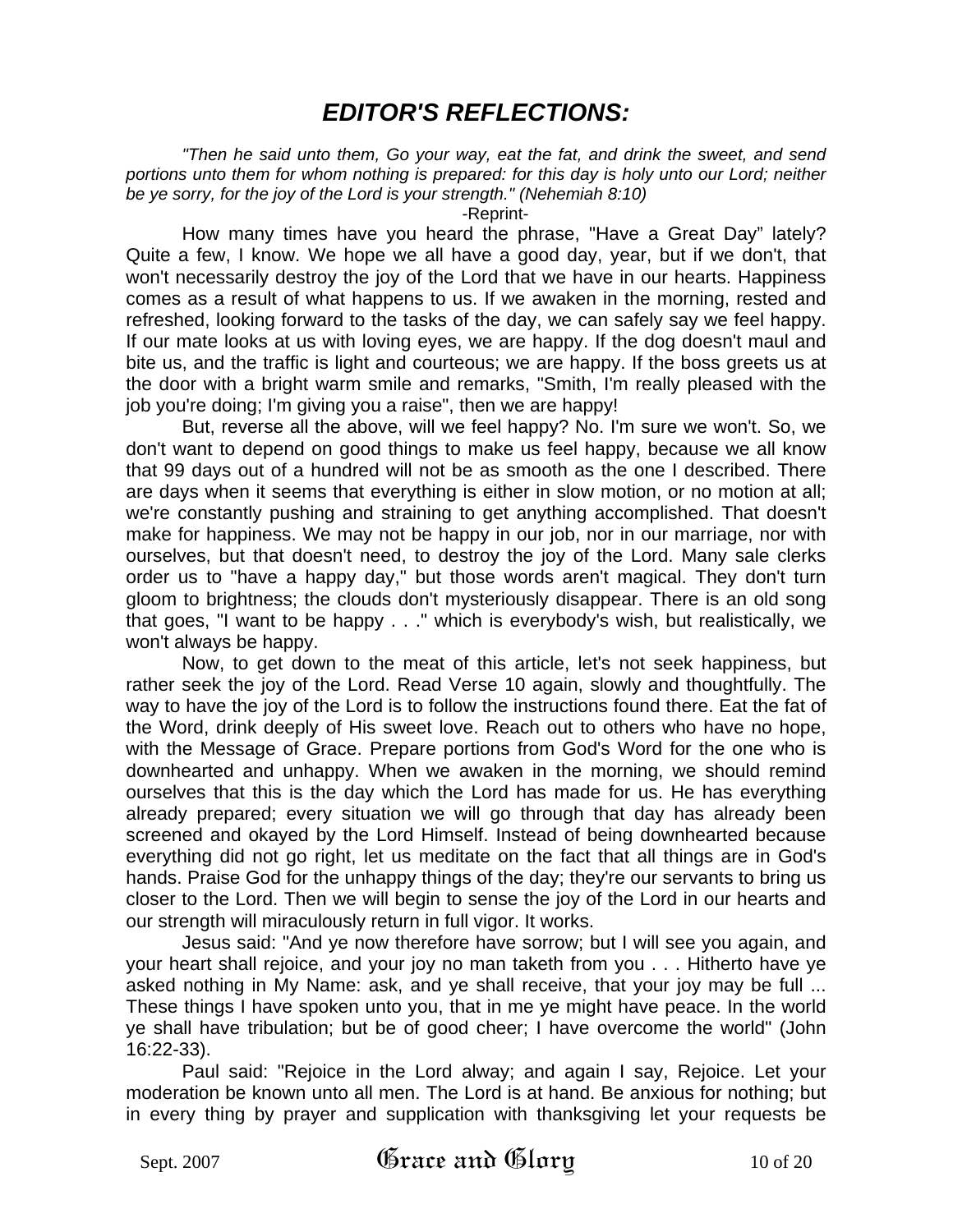made known unto God" (Philippians 4:4-6). "Now the God of hope fill you with all joy and peace in believing, that ye may abound in hope, through the power of the Holy Ghost" (Romans 15:13). Amen!

--(September 2007)

# ECHOES FROM THE PAST ....

(The following article is a reprint from the January 1915 issue of Grace & Glory. The Truth is always up-to-date)

# More Than Conquerors!

*A.S. Copley* 

*"Who shall separate us from the love of Christ? Shall tribulation or distress or persecution or famine or nakedness or peril or sword? As it is written, For Thy sake we are killed all the day long; we are accounted as sheep for the slaughter. Nay, in all these things we are more than conquerors through Him that loved us" (Romans 8:35-37).* 

Observe carefully this phrase, "more than conquerors." It is a very significant expression and is 9 used only once in the Scriptures. Who is this one who is more than a conqueror?

He is the one who gets victory, not out of conquest, but out of defeat.; one who not only vanquishes his foes but uses these very foes as his allies and is enriched by them; one who is not only a victor in conflict, but who conquers without fighting; one who has no fear of his enemies but whose hope and faith are victors in advance of the battle. Every child of God is in every sense more than a conqueror, because he is born from above. But alas, so very few are aware of the victory that belongs to them. When God is with us, none can be against us and succeed. He organizes victory out of every defeat. Just as Christ died in weakness and defeat, yet in this very dying, He brought deliverance from death, so the victorious child of God dies to live, and lives to die, and in this very dying triumphs over death. "For Thy sake we are killed all the day long .…As dying and behold we live" -- a daily dying, not to get victory over sin but over every circumstance.

To this agree the words of Jesus: "He that loveth his life shall lose it and he that hateth his life in this world shall keep it unto life eternal." Also, "Except a grain of wheat fall into the ground and die it abideth alone but if it die, it bringeth forth much fruit." Christ is the fullest expression of these verses. He could have saved His life in this world, but He could not thus have redeemed humanity. As was truly said of Him, "He saved others; Himself He cannot save" (Mark 15:31). He laid down His life and was buried, but a harvest came up from His grave -- a new creation. If we would truly follow Jesus we must lay our lives down, not to make atonement, but to serve those for whom atonement has been made. The new creation is built upon sacrifice. The death of Christ is the foundation, and nothing adds to its structure, neither builds upon it, nor beautifies it, but sacrifice.

"Death worketh in us, but life in you" (II Corinthians 4:12). This is not dying unto sin of the old man. The latter never brings forth any good fruit. His works are

Sept. 2007 **Grace and Glory** 11 of 20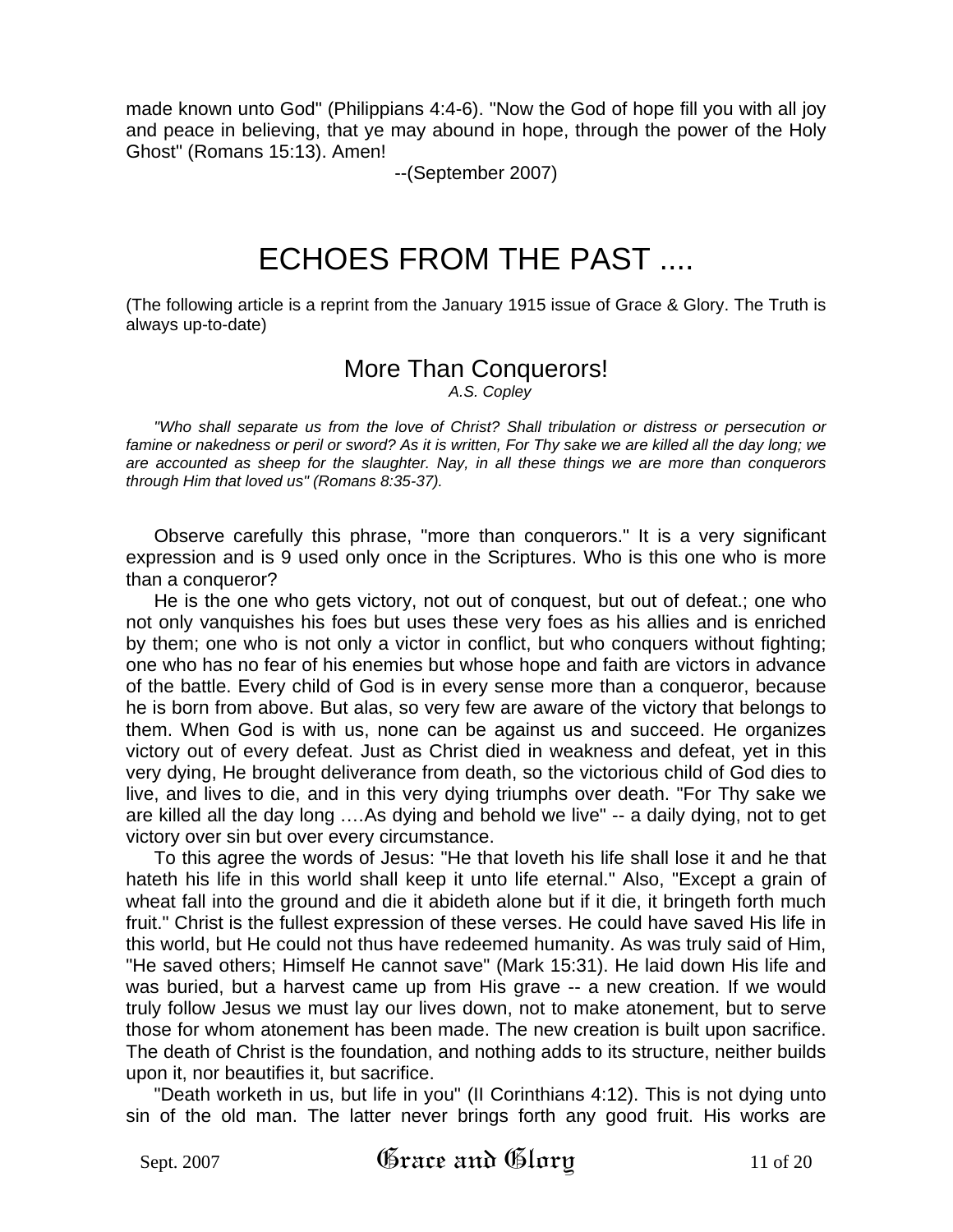manifestly evil and only evil. He was put to death by Christ upon the cross. "I have been crucified with Christ" (this is the old man), nevertheless I live (the new man), yet not I but Christ (identification of the new man with his source, Christ)." The old man is always identified with his head Adam; so the new man is identified with his Head, Christ.

It is this new man who dies to bring forth much fruit. He turns his very enemies into his friends. The trials, the "tribulations, distresses, persecution, famine, nakedness, peril and sword" which beset him on every hand and threaten to disturb his peace and rob him of his power are the means of promoting them. He makes these very things serve him. He reigns over them and thus is "more than conqueror." All things work together for his blessing and final perfection. When the devil sends around a messenger to slap him in the face, he finds this the very means of getting a further revelation of the infinite strength which is at his disposal, but which is only made perfect though weakness. Satan designed to hinder Paul with his messenger, but the Lord overruled and made the "thorn in the flesh" a blessing.

A conqueror wins through great ability or strength of arm, but the "more than" conqueror wins through weakness and defeat. He conquers without fighting -stands still to see the salvation of the Lord. He abandons all effort in the conflict by yielding to every providence and trial as from the Father. He rests in the Lord and His enabling. And in the greatest trial he is so confident of the final result, that he gives thanks in advance. For every battle, with its consequent victory, enriches him in faith, in courage, in hope and in love to God. A conqueror may be enriched by the spoil of his defeated foe, yet he too, loses heavily in the battle. But the "more than" conqueror loses nothing in the fray, for "all things work together for good" to him.

What about poverty? This cannot hinder him for he is making many rich by rejoicing in his circumstances; for he has nothing, yet in Christ "he possesses all things." Is he unknown and unnoticed, creating no stir any where? Well, like Brother Paul, he takes comfort in the fact that he is well known unto God. Is he chastened? Then he thanks the Lord he is not killed. Is he killed? Behold, he lives! There is no defeat anywhere nor in anything. Every purpose and plan of the enemy is turned to good account. And while he may be perplexed, yet he is not in despair, and though sorrowful at times, yet his rejoicing is continual. He is some times cast down but never destroyed nor forsaken of God, though persecuted by man. He knows that "we which live are always delivered unto death for Jesus' sake, that the life also of Jesus might be made manifest in our mortal flesh." He takes "pleasure in infirmities, in reproaches, in necessities, in persecutions, in distresses for Christ's sake," for when he is weak then is he strong.

This is the overcomer! This is the "more than" conqueror! No one can harm him and nothing can defeat him.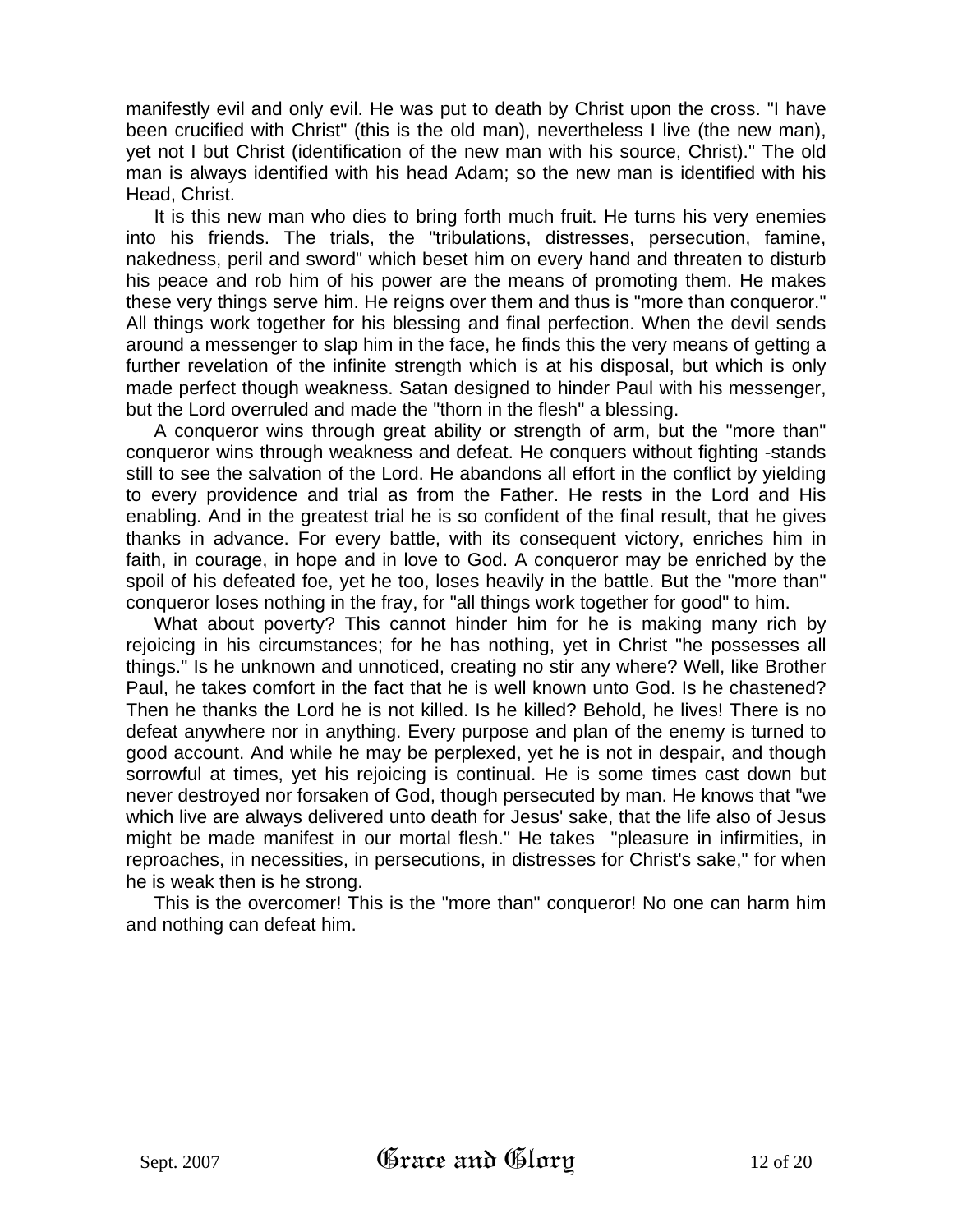## *THE REMNANT PRINCIPLE*

### Albert C. Astle

#### *"For who has despised the day of small things?" --Zechariah 4:10*

What prompted God to ask this question of Israel? The prophet Haggai tells us: "Who is left among you who saw this house in her first glory? How do you see it now, is it not in your eyes by comparison as nothing?" (Chapter 2:3). God is drawing a comparison between Solomon's Temple and Zerubbabel's Temple. God planned Solomon's Temple to appeal to men's eyes for a reason. He planned it to be beautiful, sensational, and spectacular. People came from all over the world to behold its beauty.

Zerubbabel's Temple was just the opposite. It looked like a barn, even though they called it a tabernacle. It was made out of cedar clapboard. Clapboard is the trimming off of logs before they are cut into lumber. In Zerubbabel's day the builders took these clapboards, the cheapest kind of lumber, and built the tabernacle. So, in Haggai, God is asking Israel how they compared the two temples. He knew how they felt because He said, "Is it not in your eyes by comparison of it as nothing?" Thus the question, "Who has despised the day of small things?"

Let's call this day of small things, "GOD'S REMNANT PRINCIPLE." Even though Zerubbabel's Temple was small, according to God's remnant principle, there was something about it which made it uniquely greater than Solomon's Temple. We find that uniqueness in Haggai 2:7: " . . . I will shake all nations, and THE DESIRE OF ALL NATIONS (JESUS) SHALL COME: and I will fill this house WITH MY GLORY, saith the Lord of hosts." Also in Verse 9, Haggai says, "The glory of this latter house SHALL BE GREATER than the former, saith the Lord of hosts: and in this place will I give peace, saith the Lord of hosts." Solomon's Temple was not built according to God's Remnant Principle, but Zerubbabel's was.

None of us is excluded from the question asked in Zechariah 4:10. Humans measure only by what their eyes can see and their ears can hear, and thus they were affected by Solomon's Temple. We all must overcome this! Israel could not see the divine remnant principle at work in that little clapborad barn. However, the remnantjprinciple was at work! I believe that almost all Christians do despise the day of small things. We're influenced by largeness, material grandeur, by personalities, by great oratory, and even by the tears and great dramatic skill of singers and performers. One fact establishes the remnant principle in Haggai and Zechariah, and this is the way God values spiritual success in each of our lives! This fact is in Haggai 2:7, "I WILL FILL THIS HOUSE WITH GLORY, saith the Lord of hosts." It is not the splendor which attracts the natural, but the PRESENCE OF THE LORD which makes the difference. I have no argument against great crowds if only the leaders of these great crowds would follow God's remnant principle; that is, to call the attention of Christians to our one and only Head, our Lord Jesus Christ! To the one power, the omnipotent power of God! To glorify God rather than the denomination, or the temple.

God's remnant principle has been in operation in nature since He created the earth. Visualize the remnant principle at work in the mighty oak tree. As great as the oak is, God established His remnant principle to make another oak. He does not use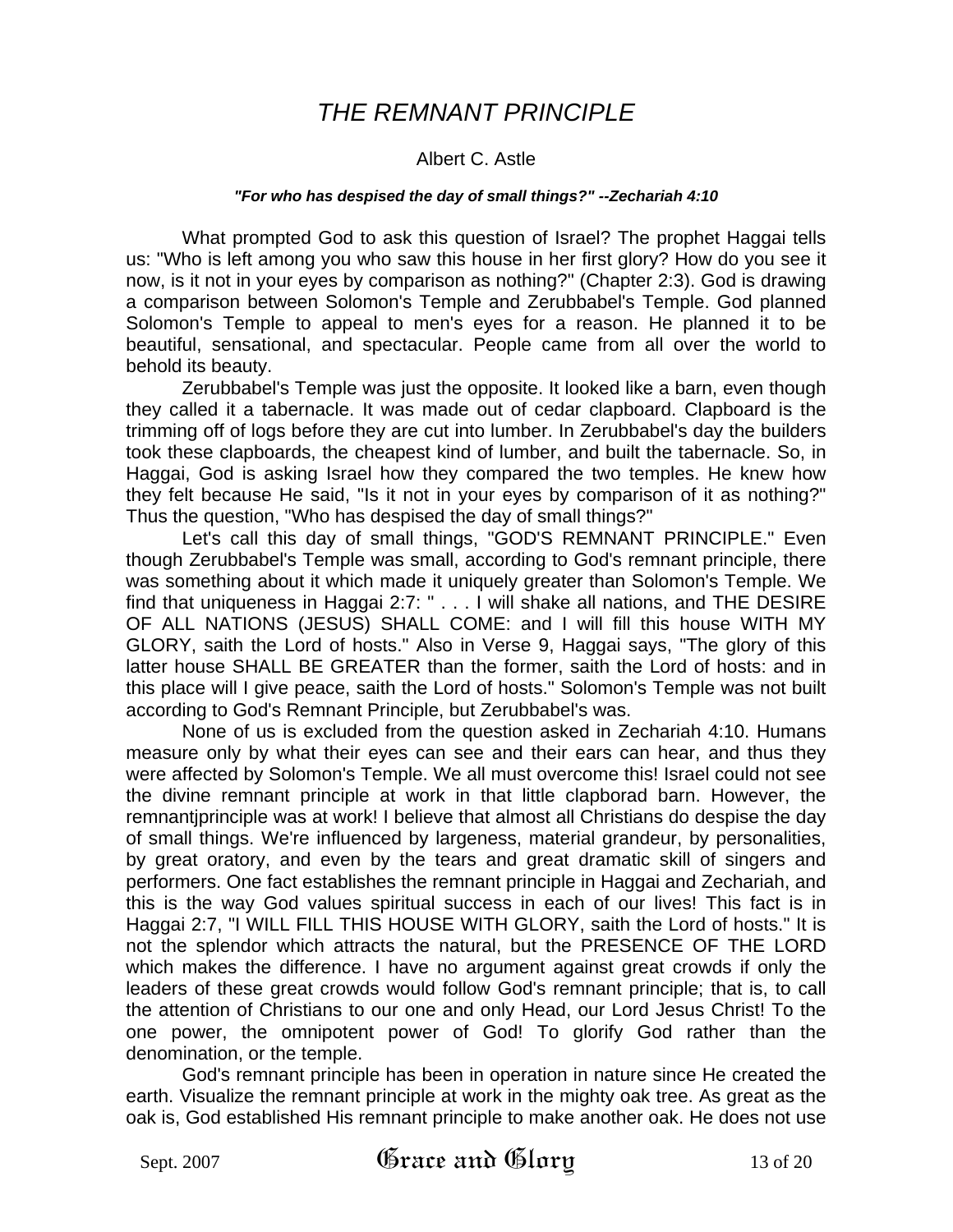the entire tree to make another, He uses a LITTLE SEED from that great tree to make another.

One of the greatest examples of God's remnant principle at work among men can be seen in Abraham. Before he came on the scene, all mankind was one great sea of humanity. God separated Abraham from the main stream of humanity and formed one nation, Israel. When God institutes His remnant principle, He does His greatest work. Man's BIG THINGS hinder Him. Out of Abraham's "own body now dead, when he was about an hundred years old ... the deadness of Sarah's womb," God worked His remnant principle. He called out Isaac, through whom He began to accomplish His great Covenant of Promise. This Covenant is for anyone who accepts Jesus as His Savior. Again God's remnant principle went to work and narrowed even Isaac to Jesse and David--and then who did we get?--Jesus Christ our Savior! Oh, behold the beauty and simplicity of the remnant principle! It opens up such a great challenge to us.

The remnant principle is at work in Acts 15:14: "Simeon has declared how God at the first did visit the Gentiles (these are all nations besides Israel)--"TO TAKE OUT OF THEM A PEOPLE FOR HIS NAME." These people are what we call "The Church."

God has done some of His greatest works through this Body of believers. God always works through remnants. Remnants are people He takes from the mainstream of humanity to accomplish His great purposes. The greatest measure of service a human can be to God is through this principle. It has always been that way. MINOR NUMBERS MAKE A MAJOR DIFFERENCE. We cannot gauge the spiritual success of any religious group by its numbers, by what we see with our eyes, or hear with our ears. Whether it is to all nations, to Israel, or to all life on this planet, God has used this principle for His great purpose.

LOOK AT GOD'S REMNANT PRINCIPLE AT WORK IN THE CHURCH! Listen to Matthew 18:20: "For where two or three are gathered together in my Name, there am I in the midst of them." In spite of the thousands upon thousands who know the Lord Jesus Christ, yet when it comes to God's really working in our midst, He always uses the remnant principle. He does His greatest work through the two or the three. There aren't many groups in the religious world today who would even allow a group of two or three to exist, let alone call it a church. There are not many Christians who will ever take this chance. They accuse the small groups of not succeeding and never accomplishing anything, and that they might as well give up entirely.

According to Psalm 119:141, David was experiencing God's remnant principle at work in his personal life, and this is the reason for his wonderful words. Here is a paraphrased version: "I am small and despised, yet do not I forget Thy precepts." That is, "I am a remnant, I am small, I don't amount to much, and I'm despised because of this, yet do not I forget Thy Word." Do you see another ingredient which God works into the lives of those who are a part of His remnant principle? IT IS HIS WORD! First of all, the glory of the Lord is present, and now also His Word is at work. God always does His greatest work in the individual life by way of these two ingredients. Many times before God can get our attention, He singles us out from the masses. There is no telling what way He may choose to single you out to get you to the place where you will call on God for yourself. Even though all others may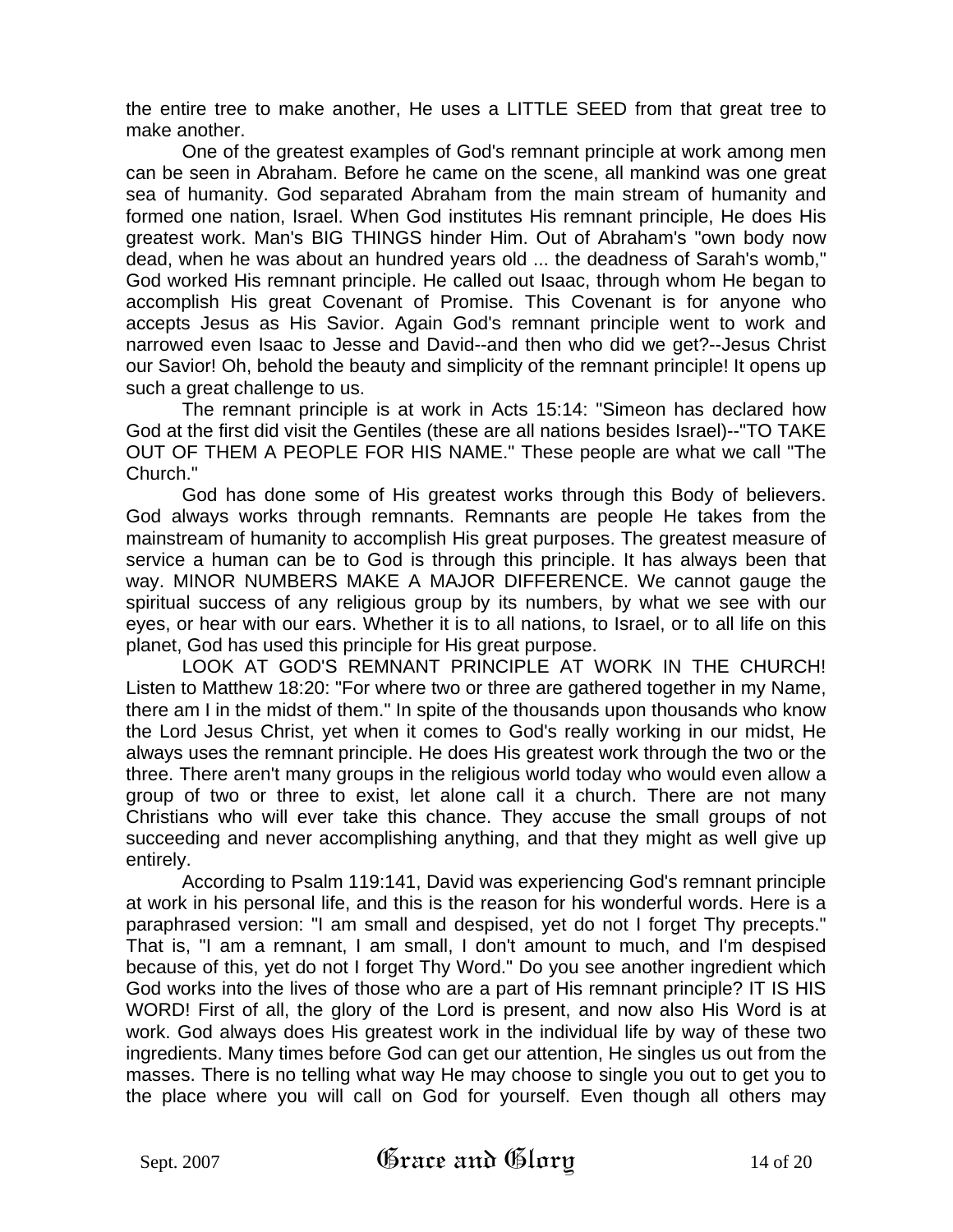despise you, don't forsake the presence of God and His Word working in your life. Let God's Word be your greatest mainstay.

In God's remnant principle He uses, what I like to call, "The weeding-out process." He doesn't only weed out people, He also weeds out things from our lives. Those who will let Him weed things out of their lives become a part of His great work in this world. In Zechariah 4:6 we discover the Spirit of the remnant principle in this weeding-out process. "Then He answered and spoke unto me, saying, "Thus saith the Word of the Lord unto Zerubbabel, NOT BY MIGHT NOR BY POWER, BUT BY MY SPIRIT, saith the Lord of hosts."

If you want to be a part of God's remnant principle, you must know that it's by the power of God, the power of the Holy Spirit. There is no other way! We must be empowered and supernaturally quickened by the Holy Spirit. The majority of Christians take the exact opposite to the spirit of the remnant principle. They bring in all their "big guns." They marshall all their natural talents, their big names and "allow" God to use them. This is never God's way! He weeds out all the "self"and "I" from whatever He does. He desires to bring us to the place where it is all God, and where it is all His Grace.

Ecclesiastes 9:11 declares: "I returned and.saw under the sun that the race is not to the swift, nor the battle to the strong, neither yet bread to the wise, nor yet riches to men of understanding, nor yet favor to men of skill." God weeds out all these natural talents. There is nothing wrong when a person possesses any of the natural abilities named in this verse, if one realizes that these THINGS are not what really make us who we are in Christ. All natural abilities are fine but must be brought into subjection to God and given to Him for His glory alone. Never forget--the glory of the Lord is in the remnant principle. Even if it's only a clapboard barn, yet that barn in God's eyes is far greater than Solomon's Temple because the presence of the Lord is there, the power of the Holy Spirit is working, and God's Word is working. Yes, we can run races and fight battles because we're strong in the Lord.

God never requires natural skills. He will give spiritual skills. He will use natural skills only as we yield ourselves to Him and submit to Him. BUT HE DOES NOT REQUIRE, NOR NEED THEM! Why? Because God is sufficient for all things, for all battles, for all races. God is the Triumphant One! Oh God, teach us all the great lessons of your remnant principle!

Notice Judges 7:2-4. The Midianites had begun attacking Israel, and Israel had impossible odds against them. They called upon God to deliver them. Guess how He worked? Yes. THROUGH HIS REMNANT PRINCIPLE! Behold your God as He works triumph and victory, the only victory possible, through His remnant principle. "And the Lord said unto Gideon, THE PEOPLE WHO ARE WITH THEE ARE TOO MANY for me to give the Midianites into their hands." Notice the key word here, "The people who are with you are too many for ME"! This is one of the glorious secrets of the remnant principle, IT HAS TO BE GOD! It must be His strength. HE must use you. He wants to motivate and guide. There must never be anyone else or any other thing than God and His Omnipotence. Notice the reason why, "Lest Israel vaunt themselves against Me, saying, My own hands have saved me." Any time you think there's safety in numbers, where the remnant principle is concerned, you're greatly mistaken. GOD SINGLED THEM ALL OUT.

"Now therefore go to, proclaim in the ear of the people, saying, Whosoever is fearful and afraid let him return and depart early from Mount Gilead, and there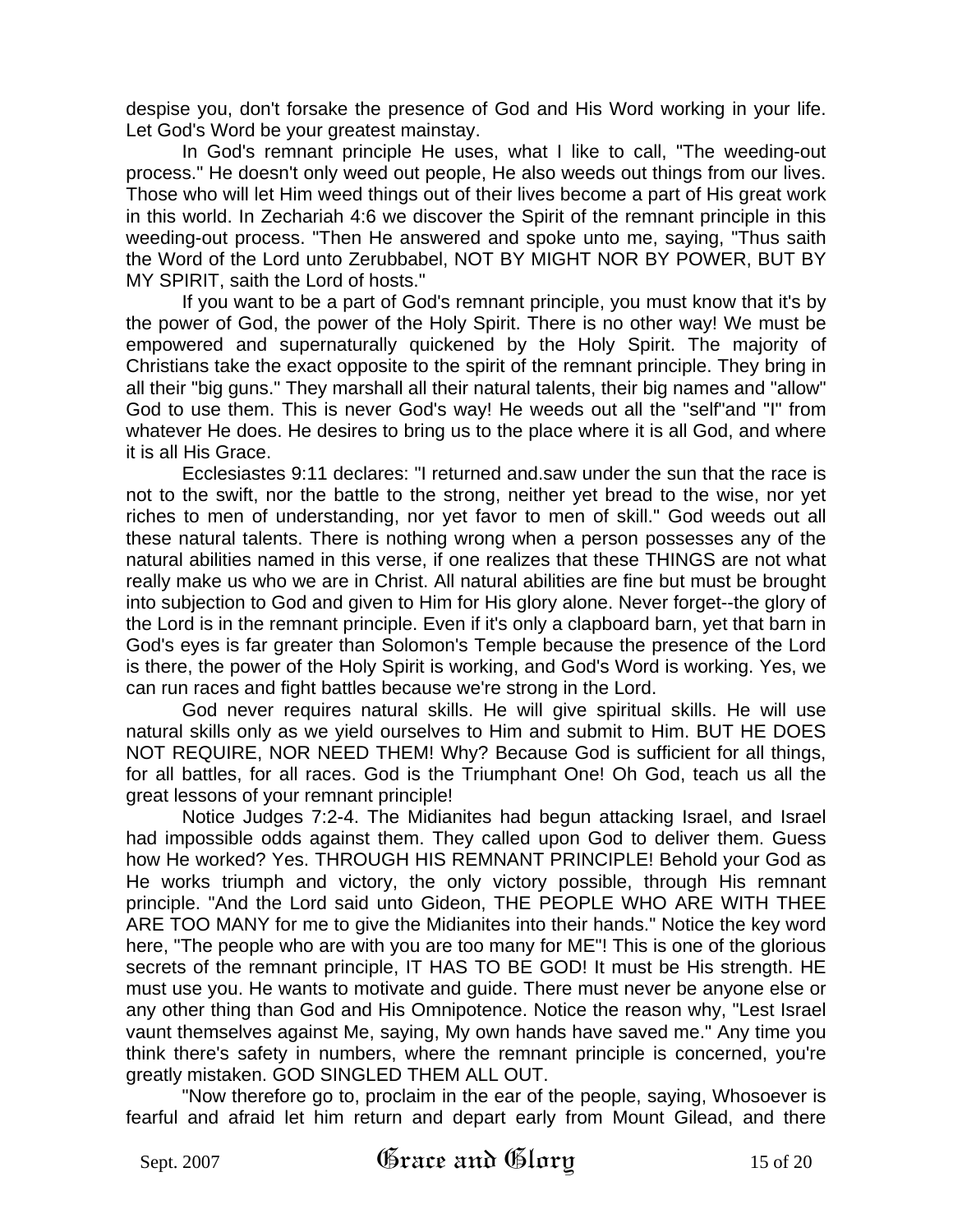returned from the people twenty and two thousand, and there remained ten thousand." Even 10,000 were too many! "And the Lord said unto Giden, THE PEOPLE ARE YET TOO MANY." God does not need great crowds or armies for His great work. He narrows all His great works to the one who will depend upon Him and who will trust his life into His hand. Wherever you go and are enticed by great crowds and great names, BEWARE! Look for the presence of God, for the power of the Holy Spirit, and for God's Word of Truth taught ... and LIVED ... LOOK FOR THE GLORY OF GOD!

Consider this beautiful word "Remnant." It means small, and that is not all, it also means, "that which is left." After God gets through with His weeding out, He will use only that which is left. God may strip us of anything which could hinder our usefulness to Him. He wants to bring us to where we will say, "God, I need you." It's your glory and your triumph I really want!"

Even though two or three of us are meeting in the Name of the Lord, there is no hindrance to God.

Even in the Church the remnant principle is at work. The effect of this is THE BRIDE! Some wonder why we're small. It's because God's great purpose of an outresurrection and out-translation is at work. Undoubtedly, this is why so many people leave us alone. We've really searched our hearts for the apparent smallness of our meeting. It is most certainly not any lack of success. Simply because the majority of Christians measrue success by money, crowds, and material showiness, is no indication of God's estimate of success. GOD MEASURES SUCCESS ACCORDING TO HIS REMNANT PRINCIPLE. How much are we gong to let God work in our lives? How much do we desire to really glorify God in our lives? When we're talking about the Bride of Christ, we're talking about the epitome of the remnant principle. In Matthew 24:14, Jesus says, "Many are called, but few are chosen." There's the remnant jprinciple stretching out before us like a race course. In Matthew 22:2-14, we see God's weeding-out process at work.

The Bride Company is the result of the remnant principle. In I Corinthians 9:24, we discover the remnant principle: "Know ye not that they who run in a race run all, but one (a remnant) receiveth the Prize?" We call this remnant, "The Bride of Christ." What is the lesson? They give all glory to God. They know it's not by might, neither by power, but it's by the Spirit of the Lord. They know this race is not to the swift. Many of us may have to limp all the way to the finish line; however, the Holy Spirit enables us to win the Prize. We're not in competition against each other, but we're running against the obstacles which the world, the flesh, and the devil throw at us.

Now for the finale! In Song of Solomon 2:2, the remnant principle is at work. "As the lily AMONG THORNS, so is My Love AMONG THE DAUGHTERS." The Bride is the lily among thorns. What is the secret of the lily? Like the lily, the Bride neither labors nor toils, but seeks first the Kingdom of God and His righteousness, then all these natural things are added unto them. Is it cruel to liken any Christian to a thorn? No! There are far too many Christians living according to the flesh and produce nothing but thorns. The cruelty is to Jesus who saved them from sin. The remnant principle is woven into the entire fabric of the wonderful portrait of Christ and His Bride in the Song of Solomon.

Oh, let God. prepare our hearts! Revelation Two proclaims, "He who has an ear let him hear what the Spirit saith." The Holy Spirit is literally shouting throughout

Sept. 2007 **Grace and Glory** 16 of 20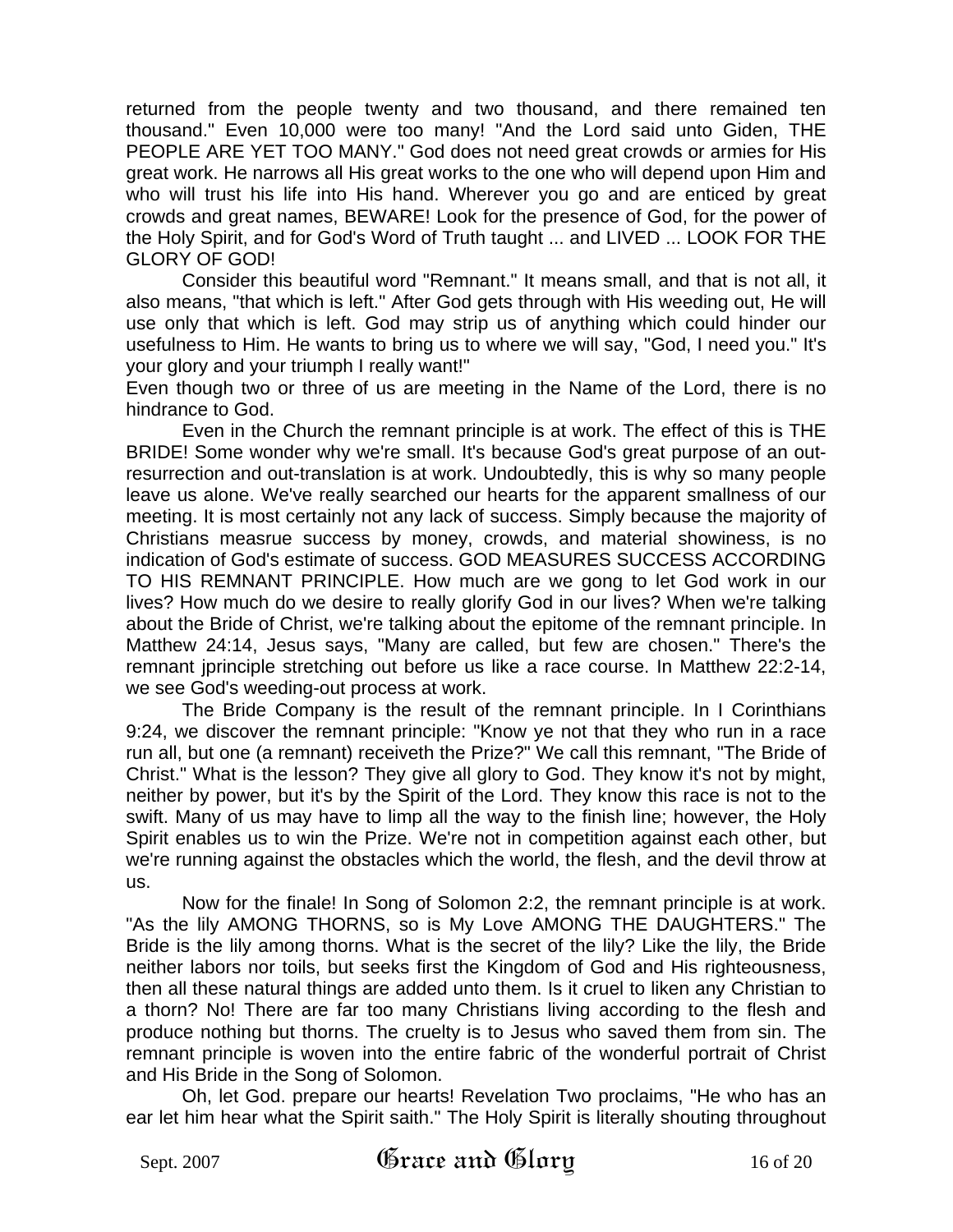God's Word to give God all the glory in our lives. The bottom line for us is found in John 3:30: "HE MUST INCREASE, BUT I MUST DECREASE." To borrow a thought from a wonderful song is such a fitting closing word, "Little is much when God is in it."

### **LORD JESUS, COME**

"Thy Kingdom come, O Lord," we cry. "Make bare Thy arm and rend the sky. Come forth, Thou Lion of Judah bold, Jehovah's counsels now unfold. Gird on Thy thigh, Thy sword so bright, And cause the world to know its might. On speeding wings of wind take sail, And over anti-Christ prevail.

"Come quickly, Lord. Do not delay; For error stalks upon its way, While Truth is crushed and sits apart, And justice weeps with broken heart. Lord, cause the world to hear Thy voice, Bring peace on earth; make men rejoice. Take to Thyself Thy royal throne And make the kingdoms now Thine own!" --Mary M. Bodie

# TREASURE IN EARTHEN VESSELS

### Margaret Clark

 *"But we have this treasure in earthen vessels, that the excellency of the power may be of God and not of us." II Corinthians 4:7* 

 We sometimes tend to forget one or the other of the two truths that are presented here. Even though we have been born again, through faith in Christ, we still have this same physical body.

 II Corinthians 5:1 speaks of our "earthly house" which we are earnestly desiring to be replaced with "that house not made with hands, eternal in the heavens." But, as long as we live here on this earth we will be encased in these earthly vessels. We live our lives in the flesh, that is flesh and bones - a human being.

 These earthly vessels are frail, vulnerable and inadequate; originally fashioned from dust. So actually we are nothing more that "clay pots" and we should always keep in mind that we are nothing more than a lump of clay. It is humbling to realize that we are just vessels of clay, but it is also liberating. God does not expect us to be anything more than that. He does not expect us to beautify ourselves in any way whatsoever. We are, in fact, helpless to do anything in our own power. Psalm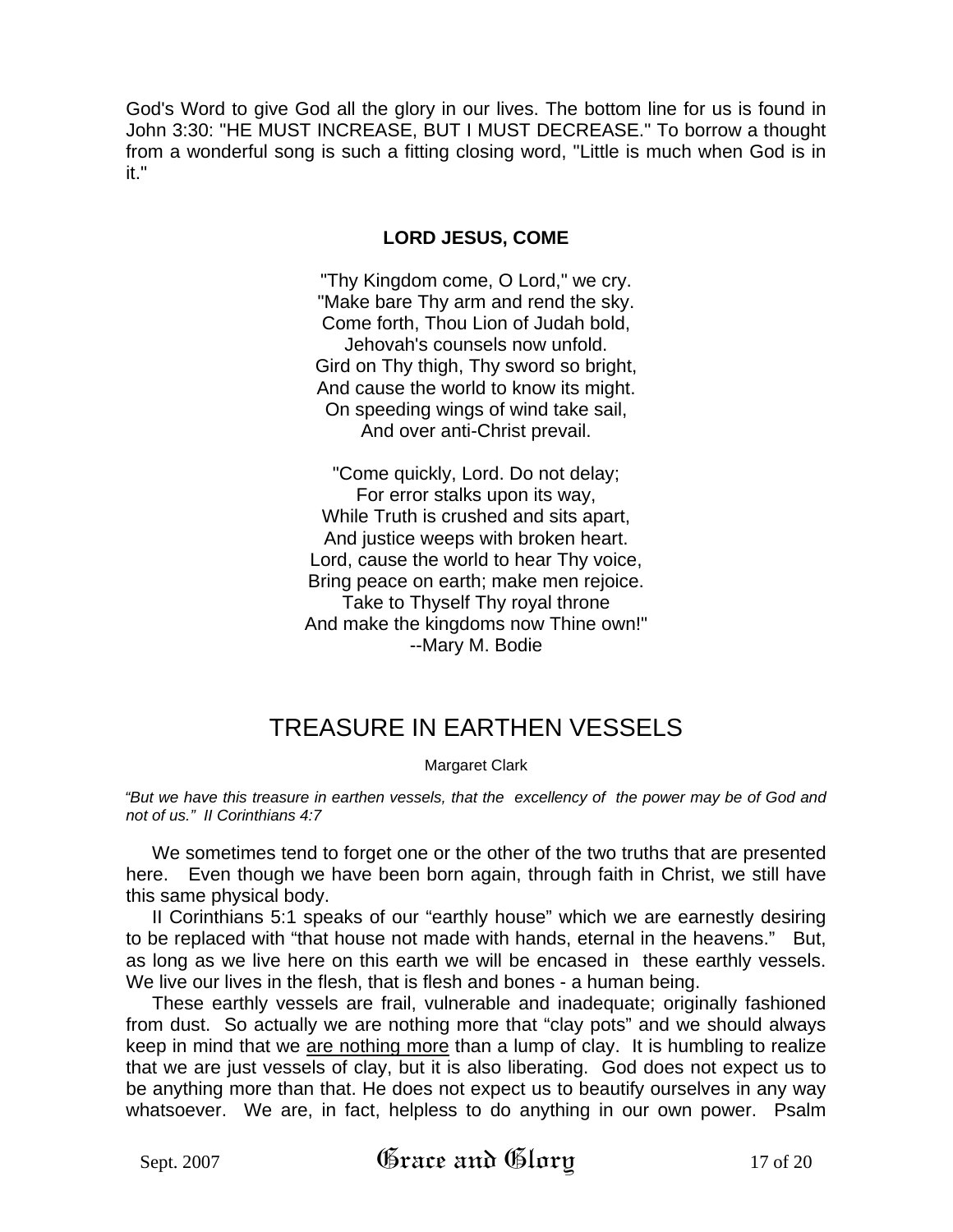103:14 says "He knows our frame: He remembers that we are dust." He does not want us to be anything different than what we were created to be, and that is a container for an intended purpose.

 There are all kinds of vessels , made to be used in various and specific ways. Not all are suitable for certain things, they have specific uses.

 God created our vessel for a specific use . The intended content of our vessel is named in verse 7. It is a treasure! And Oh, what a marvelous treasure it is. Verse 11 tells us about it. "That the life of Jesus also may be manifested in our mortal flesh." The very life of our Lord Jesus Christ dwells within us. In our clay pots. What joy, what honor, what love, to used in this way. But all the glory goes to God The focus is to be on Jesus Christ, not the container. "that the excellency of the power may be of God and not of us."

 I am reminded of going to visit someone who grew orchids and was so impressed that all the containers were simple red clay pots. This was done purposely so that the containers would not be more noticeable than the orchids.

 Christ is to be the excellent power in our lives. He is the one in whom we are to trust as our strength for daily living. Psalm 18:39 says "you have armed me with strength for the battle." What battle? The one we read of in Ephesians 6:12, The battle "against principalities, against powers, against the rulers of the darkness of this world, against spiritual wickedness in high places." Any thing that is not of Christ is something we have to battle against. Matthew 6:24 tells us that no one can serve two masters so we must make a choice as to which master we are going to serve. When our choice is to serve the Lord He gives us strength for these battles. Colossians 1:11 tells us we are strengthened "with all might according to his glorious power."

When you need strength - Trust the Lord! David said in Psalm 73:26 "My flesh and my heart fail; but God is the strength of my heart and my portion forever." and in 28:7 "The Lord is my strength and my shield…….therefore my heart greatly rejoices and with my song will I praise Him."

We can rejoice along with David in the knowledge that our strength comes from God. He has not nor will He ever change.

 Verses 8 & 9 go on to tell us "We are hard pressed on every side, yet not crushed; we are perplexed but not in despair; persecuted, but not forsaken; struck down, but not destroyed."

 This plan of God that calls for the treasure (Jesus) not the vessels (you and me) to be the object of our trust and the recipient of all the glory, also arranges a process that MAGNIFIES the treasure.

 This involves every day life pressures - hard pressed, but not crushed. An empty clay pot is easily crushed, but a full one can withstand a lot of pressure without damage. Even so, Christ in us is able to deep us from being crushed by the pressures of life. It is not our strength that stands but the strength of Christ within.

 We face difficult decisions and issues throughout our life, and though we are perplexed, we are not in despair. Our faithful counselor, Christ Jesus, protects us from hopelessness. In Him are hidden all the treasure of wisdom and knowledge. Colossians 2:3. We don't have to rely on natural wisdom or our own knowledge. Why would we attempt to solve our own problems or rely on our own resources when we have at our disposal the infinite wisdom of God.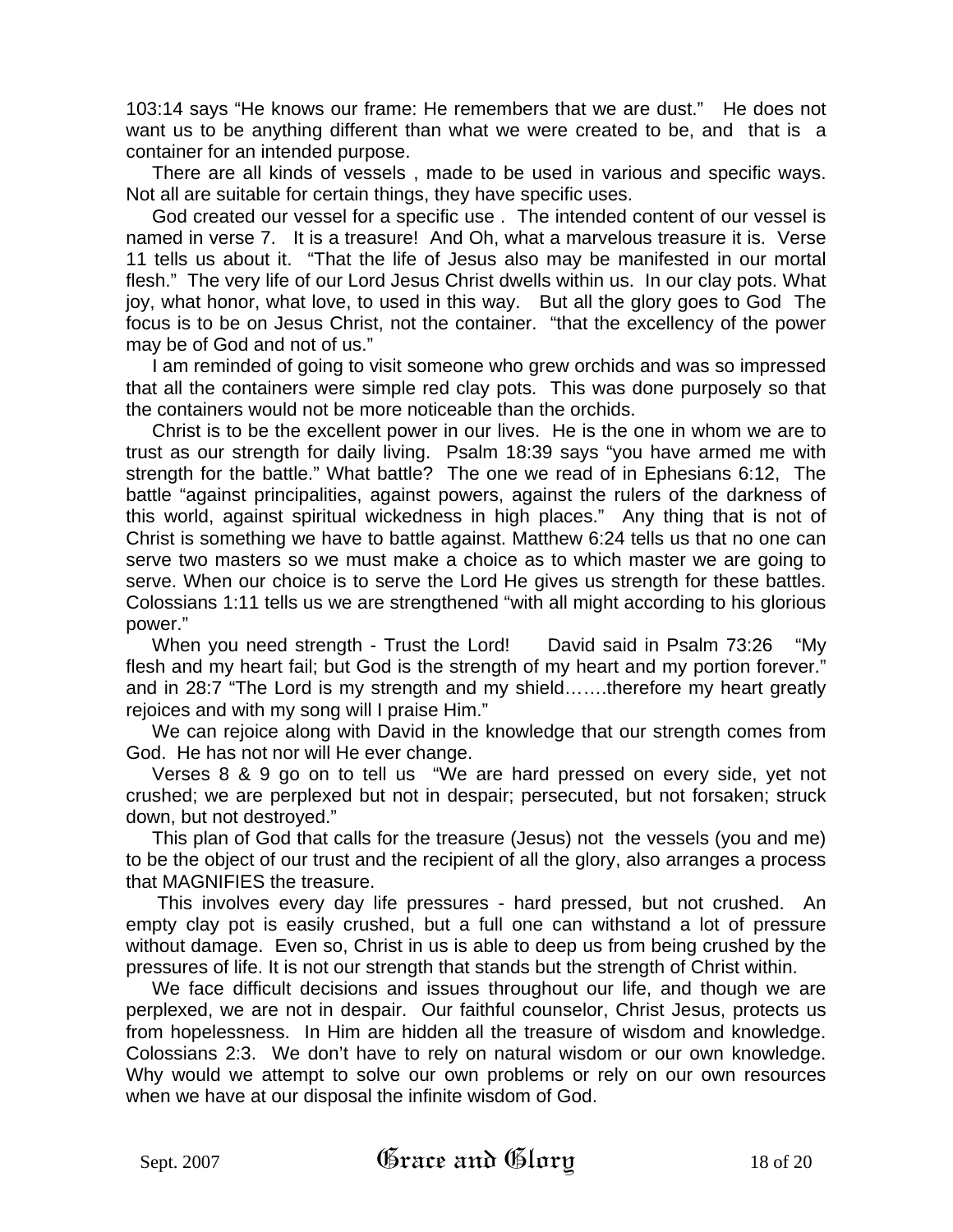"Persecuted, but not forsaken" people accuse us, misunderstand us, lie about us, cheat us, use us and otherwise abuse us but we still know that we are not abandoned. Our Lord lives within us and has promised, "I will never leave your nor forsake you." Hebrews 13:5 Furthermore we know "that ALL things work together for good to them that love God to them who are the called according to His purpose." that Christ may be glorified in us.

 Calamities may strike us down, but we are not destroyed. The Lord stabilizes us so we don't fall under the weight of things. Psalm 18:18 says "the Lord was my support." So we can plainly see that "He who is in you is greater than he that is in the world." I John 4:4.

 Galatians 2:20 …..Paul tells us "the life which I now live in the flesh I live by the faith of the Son of God who loved me and gave himself for me." It behooves us to do likewise, trusting in the treasure, our Lord Jesus Christ who dwells within us, giving to Him all glory and honor as He sustains and protects us day by day. In this way we magnify the treasure so the world sees Him instead of this worthless old clay pot. "That the life of Jesus might be made manifest."